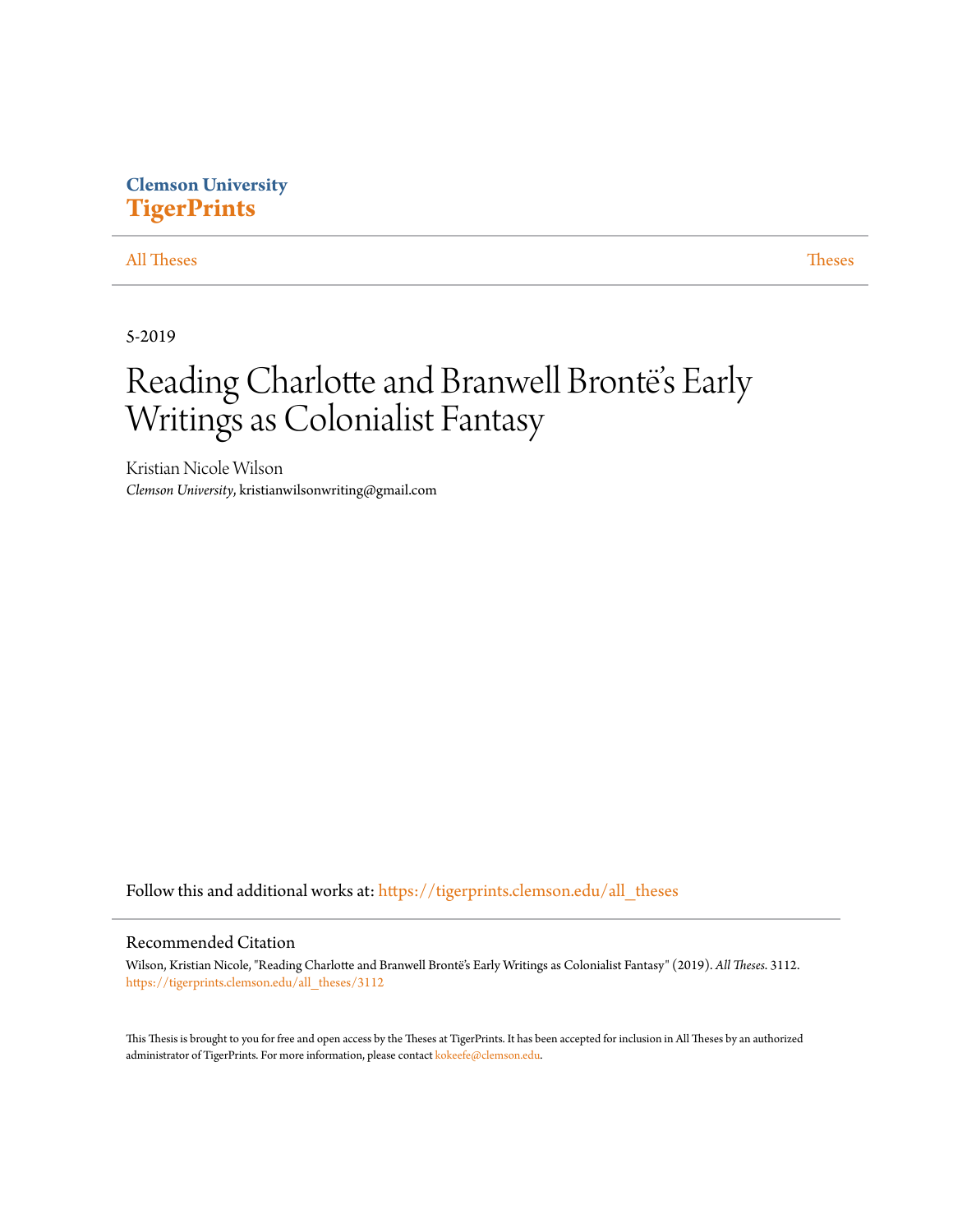# READING CHARLOTTE AND BRANWELL BRONTË'S EARLY WRITINGS AS COLONIALIST FANTASY

A Thesis Presented to the Graduate School of Clemson University

In Partial Fulfillment of the Requirements for the Degree Master of Arts English

> by Kristian Nicole Wilson May 2019

Accepted by: Dr. David Coombs, Committee Chair Dr. Erin M. Goss Dr. Andy Lemons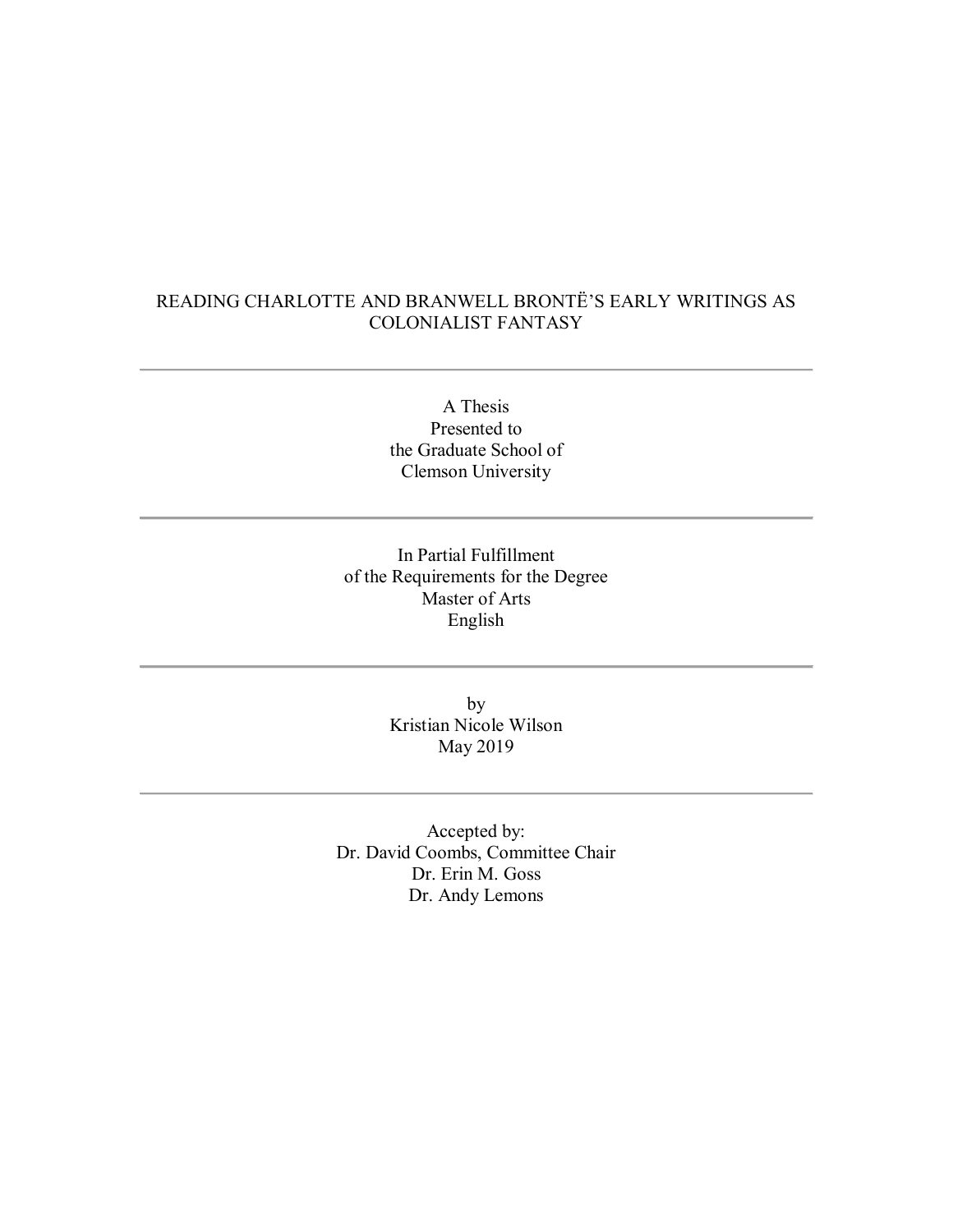#### ABSTRACT

Charlotte and Branwell Brontë's collaborative writing project, the Glass Town saga, is rarely the subject of academic examination that does not analyze it as either a derivative of the works of Sir Walter Scott or a precursor to *Jane Eyre* and *The Professor*. This paper instead considers Glass Town as a work of early fantasy, a reading which allows for an examination of colonialism's relationship to the genre in its infant stages. Connecting Glass Town to nineteenth-century European theories of African history and development, and to articles of African exploration and conquest, I contextualize the colonialist messages contained in the Brontës' early writings. Establishing Glass Town as a created fantasy world, I show how the Faerie elements of the Brontës' stories support their fictional, British heroes' occupation and domination of West Africa. This work calls for a new consideration of the Glass Town saga, not as juvenilia, nor in terms of its relationship to Scott and the later works of Charlotte Brontë, but as a precursor to earlytwentieth-century fantasy epics. Such an analysis allows for further examination of fantasy's relationship to nineteenth-century British colonial expansion.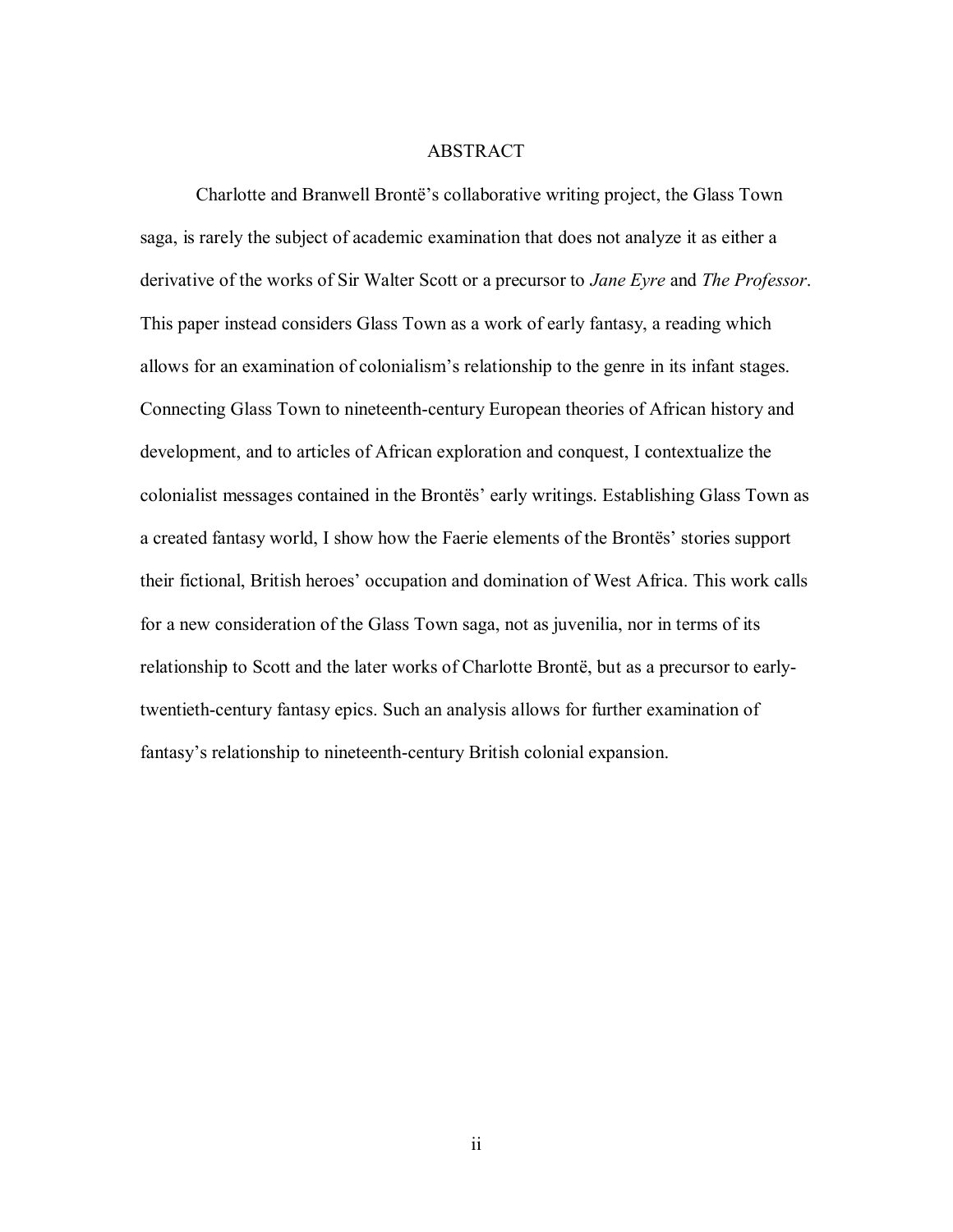#### ACKNOWLEDGEMENTS

I would like to thank my thesis committee chair, Dr. David Coombs, and committee members Dr. Erin M. Goss and Dr. Andy Lemons, all of the English Department at Clemson University, for their sustained support and enthusiasm for this project. Without their thoughtful remarks and guidance, the completion of this paper would not have been possible.

I would also like to thank the larger faculty and staff of the English Department at Clemson University, who have made themselves available to help me throughout my research and writing process. Their support has been integral to the completion of this paper.

I am forever grateful to the May 2019 class of Clemson University's Master of Arts in English and Master of Arts in Writing, Rhetoric, and Media programs, for their open and honest discussions of literature, theory, and pop culture, and for being faithful friends and confidantes over the last two years.

Finally, I extend my deepest gratitude to my partner, Aaron S. Colyard, and to my mother, Lillian Jean Wilson, whose loving support for my work on this project has never wavered.

iii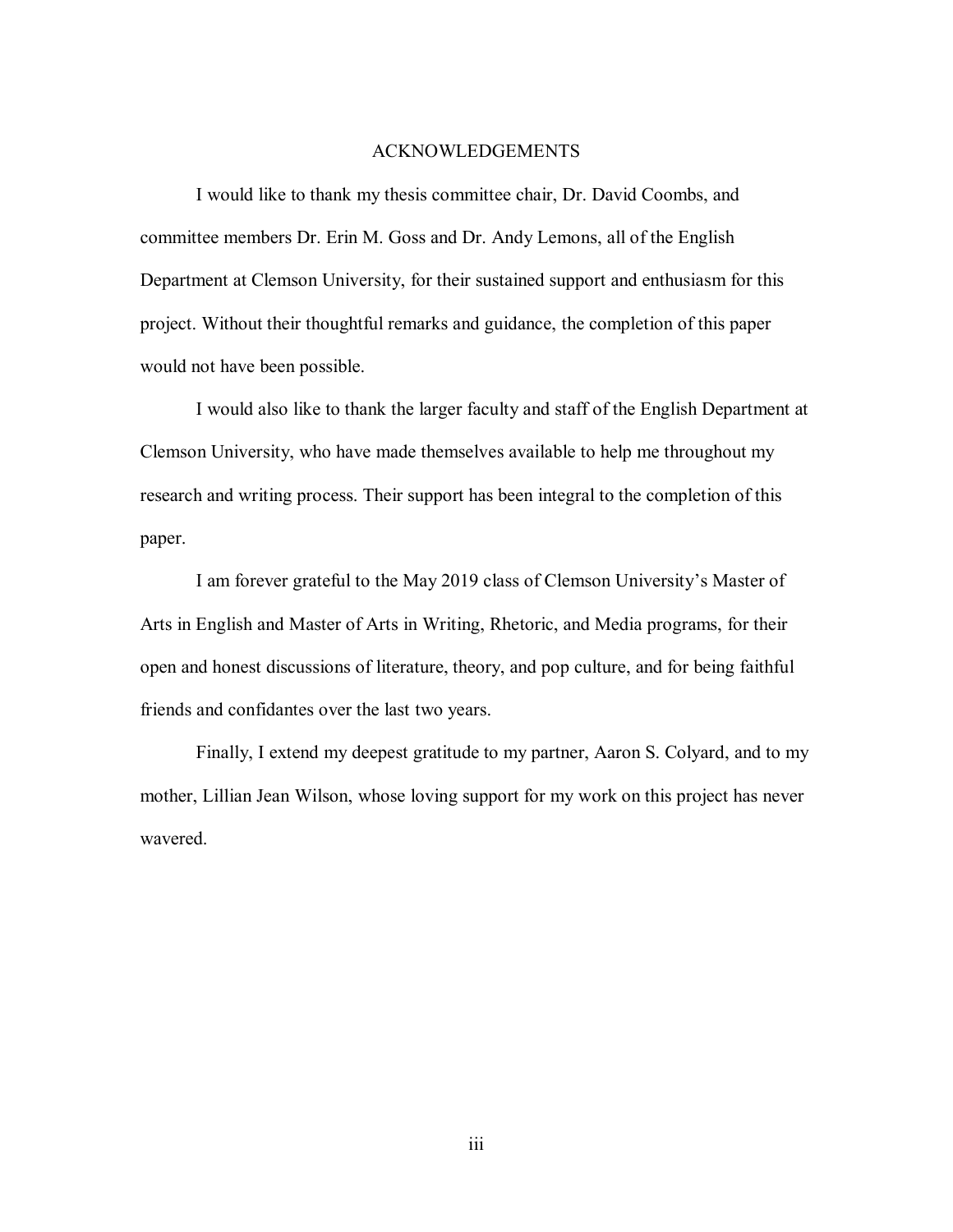# TABLE OF CONTENTS

| Page                                                        |
|-------------------------------------------------------------|
|                                                             |
|                                                             |
|                                                             |
| <b>CHAPTER</b>                                              |
| $\mathbf{1}$                                                |
| 2.<br>THE COUNTERFACTUAL NARRATIVE OF GLASS                 |
|                                                             |
| 3 <sub>1</sub>                                              |
| $\overline{4}$ .<br>TEMPORALITY, FANTASY, AND THE IDEALIZED |
|                                                             |
| $\sim$                                                      |
|                                                             |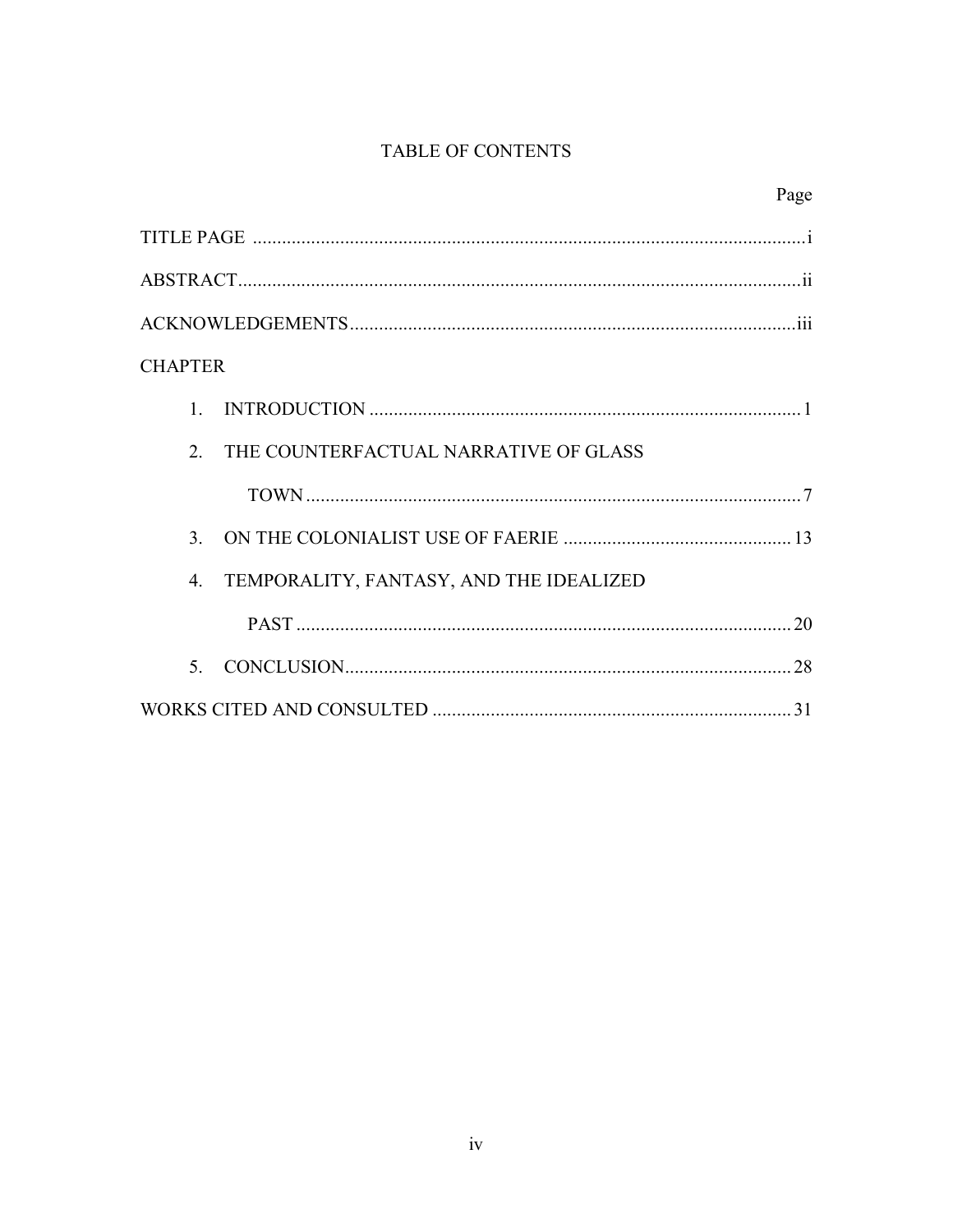## CHAPTER ONE

# INTRODUCTION

In their teenage years, the four Brontë siblings—Branwell, Charlotte, Emily, and Anne—worked together to write a series of short stories and poems documenting the adventures of Arthur Wellesley, 1st Duke of Wellington and his sons, Arthur and Charles, in a fictional settlement on the West African coast. Emily and Anne Brontë eventually abandoned the project to create their own fantasy world, Gondal, but their siblings continued to compose new stories in their created world for a decade, until Charlotte bid "Farewell to Angria" in 1839. Originally called Glass Town, the colony grew, through Charlotte and Branwell's writings, into a federation of occupier kingdoms, the chief of which was known as Angria. A reading of these early writings as speculative fiction offers insight into the fantasy genre's function in the exploration, theorization, and imagination of colonialist identity and thought.

The Brontë siblings began work on their Glass Town stories in 1827, when Charlotte was eleven years old, and Branwell, ten. Inspired by a box of wooden soldiers in Branwell's possession, the stories log the adventures of Charlotte's chosen soldier, a toy she proclaimed to be the Duke of Wellington, whose real-life namesake was, at that time, serving as the Commander-in-Chief of the British Army. The Brontës' Arthur Wellesley becomes the Duke of Wellington, not as the result of his performance in the Napoleonic Wars, but as a reward for his successful colonization of a spot of land near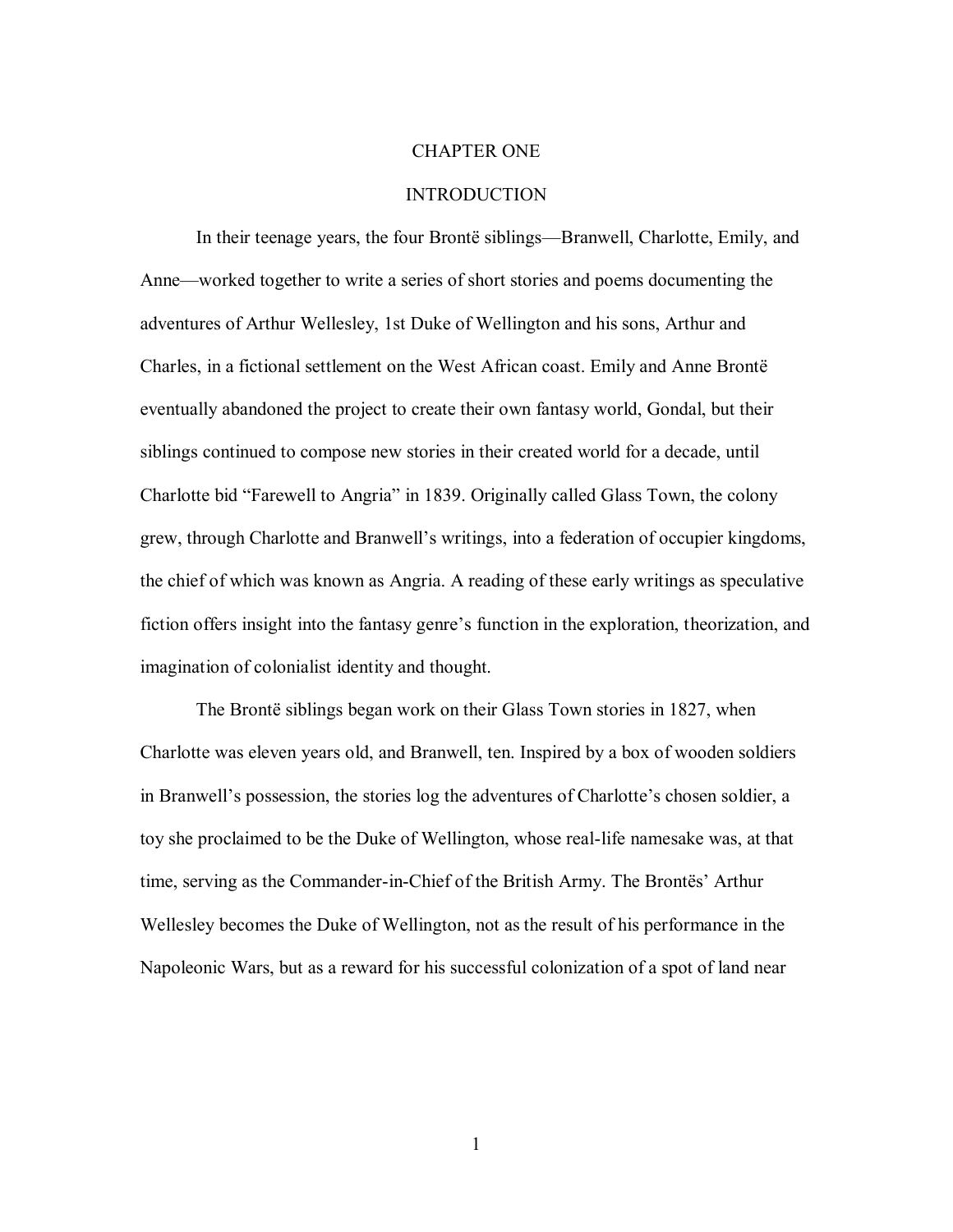what is now Calabar, Nigeria.<sup>1</sup> With that alteration of history, Charlotte and Branwell<sup>2</sup> departed from the real-life Duke of Wellington, and indulged themselves in crafting a narrative that, while loosely rooted to both the real world—in the form of Wellington's sons, Arthur and Charles—and the historical novels of Sir Walter Scott—namely *Ivanhoe*—was simultaneously a wholly fictional work of literature.

Previous scholarship on Glass Town analyzes these early writings, either as a derivative of Scott's *Waverley* novels, or as a stepping stone toward Charlotte Brontë's more famous works. Rather than examining these stories in relation to *Waverley* and Charlotte's gothic fiction, I appraise Charlotte and Branwell Brontë's early writings as works of fantasy literature, produced by young authors who were, in ways quite mature, tuned into both the narrative conventions and imperialist news of their day. In doing so, I attempt to understand the colonialist origins of speculative fiction by way of these early stories, which the Brontës self-published for at-home consumption more than a century before the term "fantasy" first denoted a genre of fiction.

I acknowledge my use of the term "fantasy" is anachronistic in nature, at least so far as Glass Town is concerned. The word did not appear in any connection to genre fiction until the first issue of *The Magazine of Fantasy and Science Fiction* hit store shelves in 1949. The sort of fiction that this paper examines fell, at the time of its

 $\overline{\phantom{a}}$ 

<sup>1</sup> This placement is based on Christine Alexander's *Map of the Glass Town Federation and the Kingdom of Angria*, not on any description of the colony's location found in the Glass Town texts themselves (*The Brontës xxix*).

<sup>&</sup>lt;sup>2</sup> Although I analyze Charlotte's writing almost exclusively in this project, I credit Branwell as an author of the stories overall, not only because the siblings worked in tandem to create the world of Glass Town, but also because many of Charlotte's narrative decisions seem to retaliate against her brother's storytelling style in some way.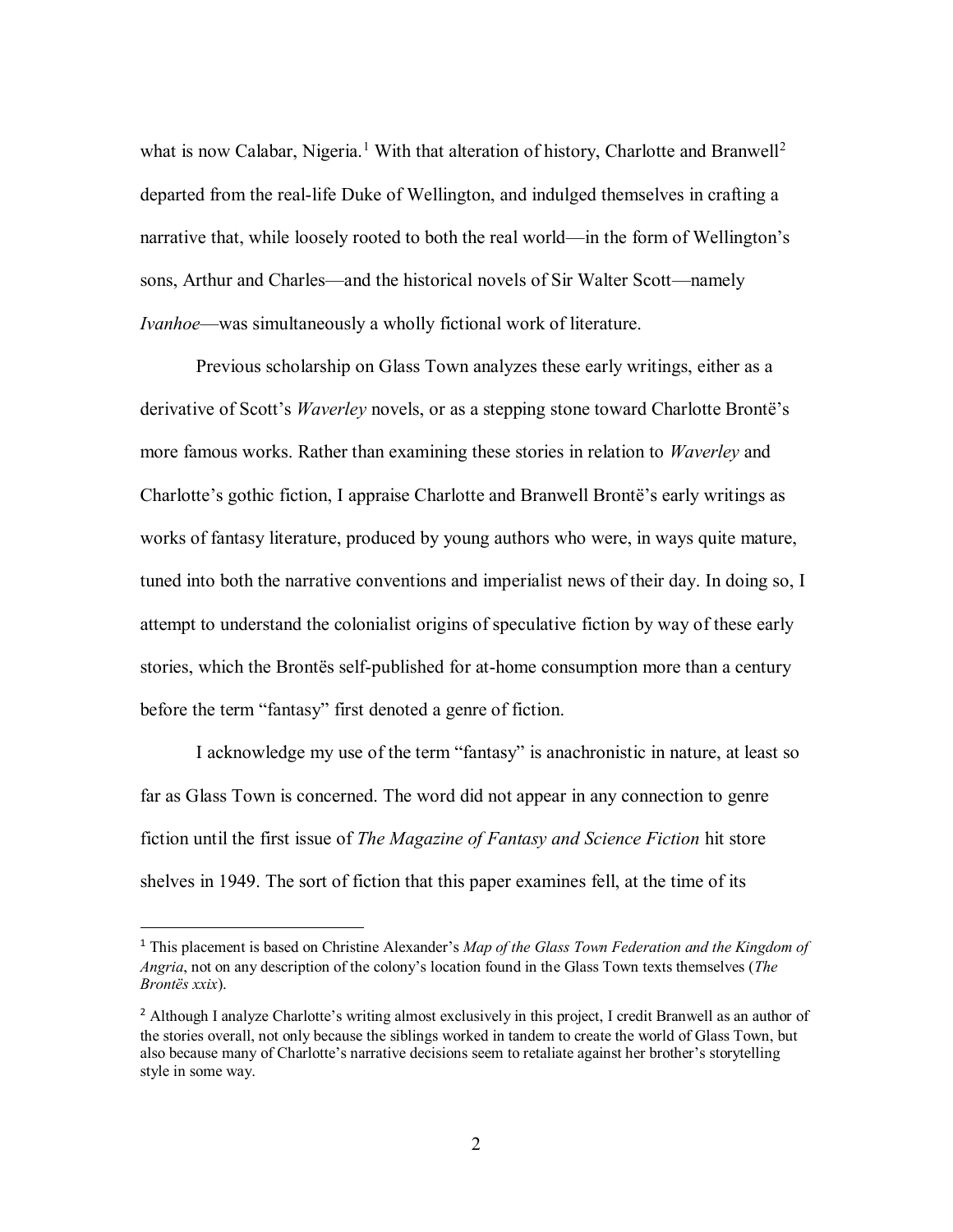composition, into two distinct categories—the "romance" and the "fairy-story"—yet my analysis places stories of both types under the "fantasy" umbrella. In this, I draw from Tolkien, who also makes little distinction between "romance" and "fairy-story," and who poses "fantasy" as a sub-type of the eponymous genre in his "On Fairy-Stories." Tolkien writes that his use of the word *fantasy* "combines…the derived notions of 'unreality' (that is, of unlikeness to the Primary World), [and] of freedom from the domination of observed 'fact,'" and he goes on to say that *fantasy*'s connection with *fantastic* allows the genre to also deal in "images of things that are not only 'not actually present,' but which are indeed not to be found in our primary world at all, or are generally believed not to be found there" (16). Putting it a bit differently, Brian Laetz and Joshua J. Johnston write that "fantasy…requires supernatural content" in order to be classified as such (164). My working definition of "fantasy" encompasses any work of speculative fiction that either creates radically new narratives out of existing figures and events, or places its characters in worlds colored by new myths, monsters, or gods.

In the Brontës' early writings, these fantasy elements appear in two connected ways: with the African landscape, as it is portrayed by the white, English Brontë siblings, and with the Chief Genii, whose names and abilities owe much to both the *Arabian Nights* and European assessments of indigenous African religion. In taking and re-using for white aims those resources created by people of color, the Brontës' appropriation of the African setting and *Arabian* mythology mirrors the British imperialism that made headlines during their childhood. Writing in "Readers and Writers: *Blackwood's* and the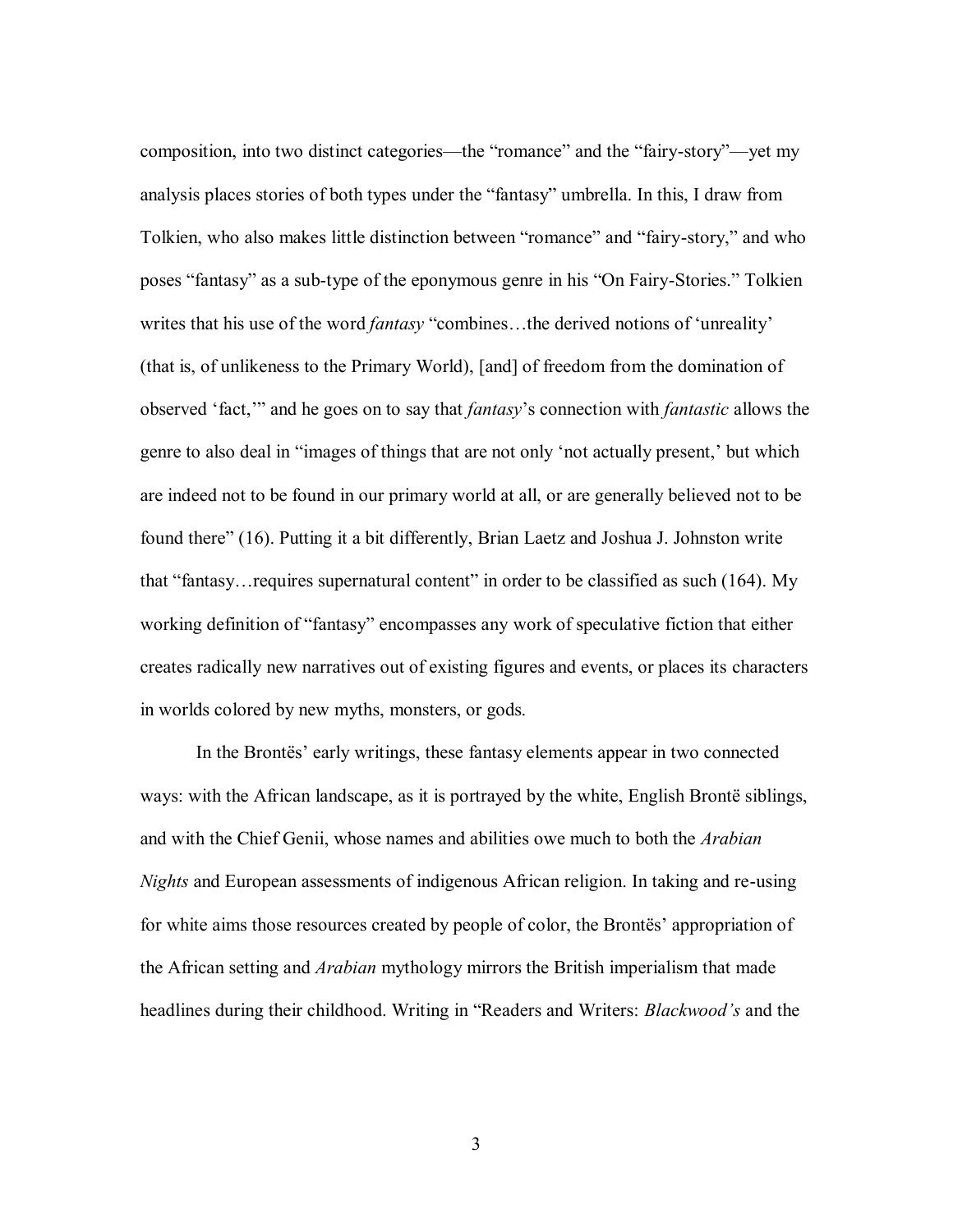Brontës," Christine Alexander highlights the ways in which stories from *Blackwood's Magazine* permeated the Glass Town narrative, observing that,

*Blackwood's* regularly reported the travels of Mungo Park in the upper reaches of the Niger, the discoveries of William Edward Parry in the Polar Sea, the explorations of John Ross and others. Branwell frequently refers to Mungo Park, and Emily and Anne named their favourite soldiers after Parry and Ross. The names of numerous other characters in the Glass Town saga, such as the Duke of York and his physician Sir Henry Halford, can be found in the pages of *Blackwood's*. Even Branwell's earliest manuscript…was inspired by *Blackwood's* 1821 reports on 'Campaigns of the British Army at Washington.' Here we also find the originals of Murray and Thornton, soldiers in the Brontës' fictitious Duke of Wellington's army. (58)

By grounding their stories in the contemporary news of the day, the Brontës, as Joetta Harty notes, "[mimick] in their literary play the acts of discovery, exploration, and colonisation that generate a shared history and create a national culture" (96). As I show in the next section, stories of West Africa published in *Blackwood's* and other periodicals helped to shape the conflict between the white heroes and their colonized, black subjects in the early Glass Town stories.

Although these Glass Town stories, by virtue of being private projects written or, at least, begun—by children, lack the power of the colonialist journalism that inspired their settings, their use of exoticist writing as a spark for fantasy creations ties the Brontës' work to empire. In referring to the Brontës as "mature authors" above, I do not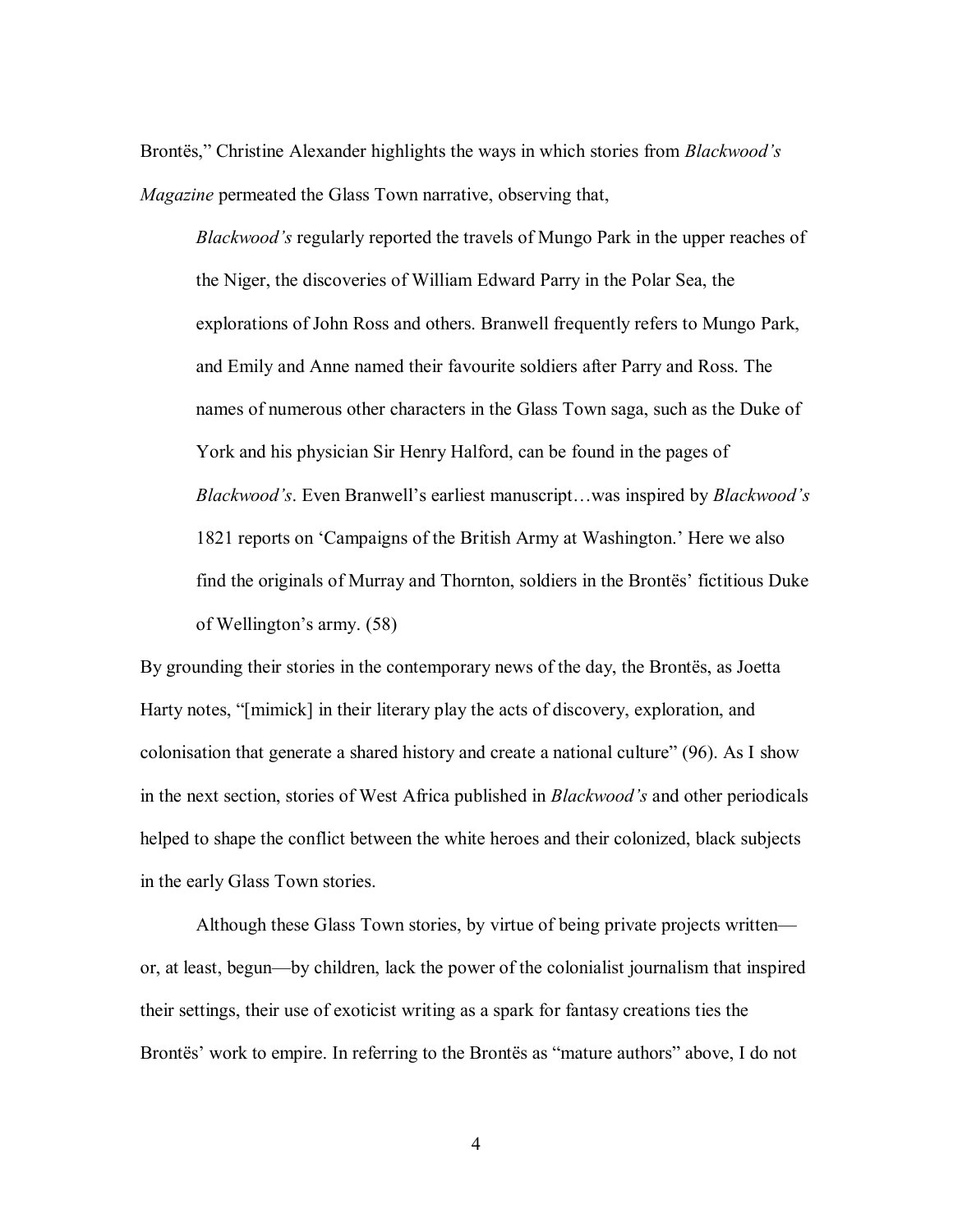mean to suggest that their early writings contain the same verbal power as the work of white, English adults writing about Africa in the nineteenth century. Rather, I argue that they, in their development as the authors of Glass Town, tap into both newspaper reportings and the style of fiction in ways that suggest a certain wisdom—and cognizance of authorship—beyond their years. As Alexander notes, the Brontës "absorbed not only geographical, political and military reports from [*Blackwood's*], but most of their views on literature, philosophy and the visual arts" ("Readers and Writers" 59). Even the "early rivalry between" Charlotte and Branwell as "young authors is firmly in the *Blackwood* tradition" (61). The young Brontës were critically aware of the literary and journalistic traditions in which they wished to participate, even as they produced their works for private enjoyment.

It is worthwhile to note that, although magazine reports of British colonization and exploration efforts in West Africa inspired Glass Town's setting, the motives of the Brontës' heroes in their imagined Africa do not align with those of the British Empire on the real-world continent. The gold, ivory, pepper, and slaves that European colonizers removed from Africa to fill their home countries' coffers do not drive the Glass Town Federation's development. Although the Duke of Wellington and his compatriots enslave the vast majority of the native Africans in their initial push to control Glass Town, their intention is to occupy, dominate, and control the continent, to hold the land for Britain, rather than to drain it of its natural resources. Enslaving the Ashantee is part of *this* process, not a step toward generating income in the Caribbean or elsewhere.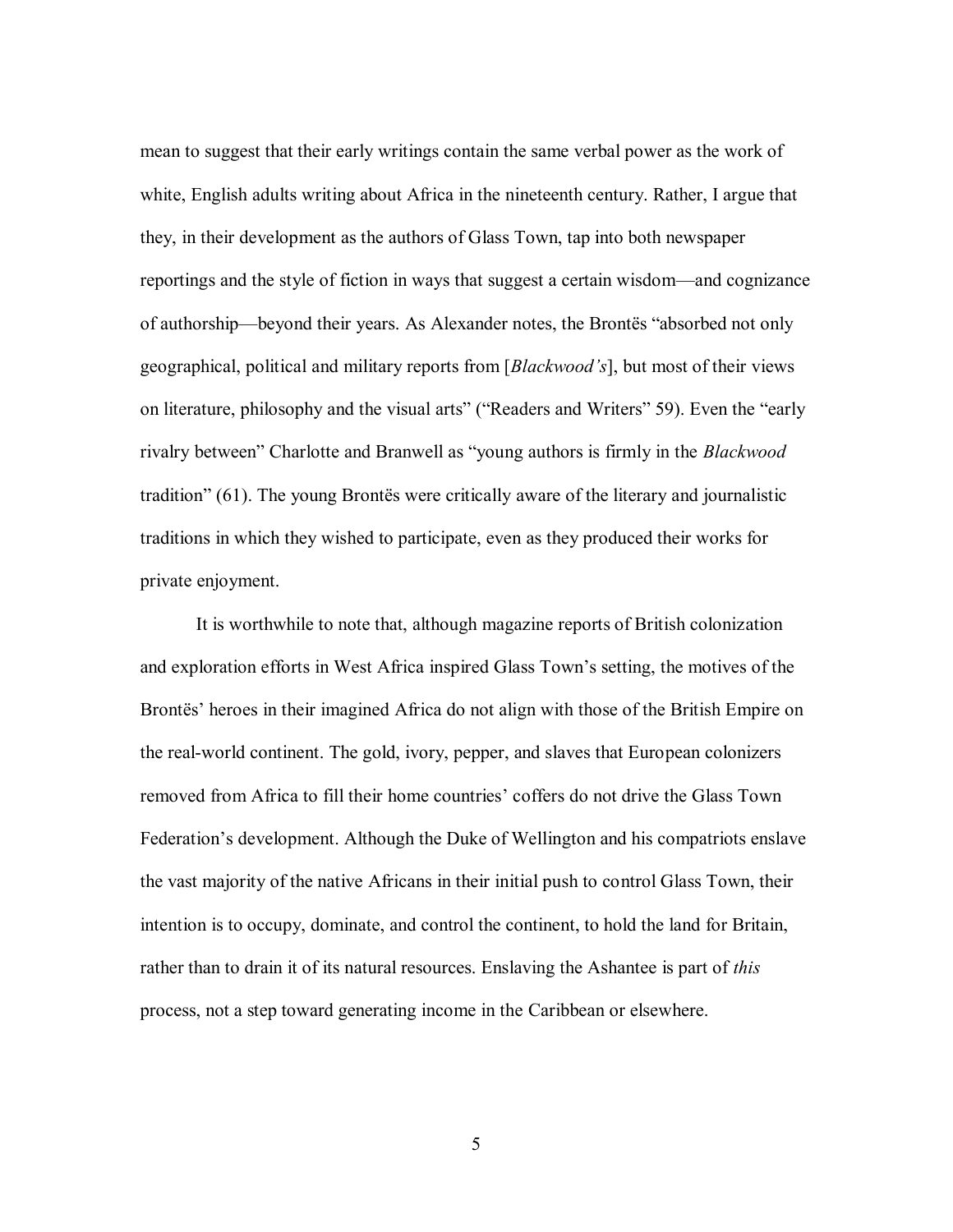The Brontës' early writings are stories of extraction, however, just as much as any other colonialist narrative. Instead of extracting the aforementioned resources—gold, ivory, pepper, and slaves—that increased Europe's wealth at Africa's expense in the eighteenth and nineteenth centuries, the white founders and maintainers of Glass Town drain the land of its magical power through the process of Anglicization. The Glass Town saga becomes less of a fantasy narrative, and more a story of political intrigue, as it progresses, and the disappearance of *fantasy* coincides with the Anglicization of the African environment. Brian Attebery claims that the combination of nineteenth-century "European voyages of discovery and colonialism" with white supremacist "racial theory produced the somewhat sinister lost world romances of H. Rider Haggard, Talbot Mundy, and Edgar Rice Burroughs, which had a big impact on twentieth-century fantasy," a claim I extend, placing Glass Town in this tradition of fantasy creation (335). An examination of the dwindling presence of fantasy elements in the Glass Town saga's progression exposes the colonialist roots of fantasy as a genre that thrives on the acts of excluding and suppressing the Other.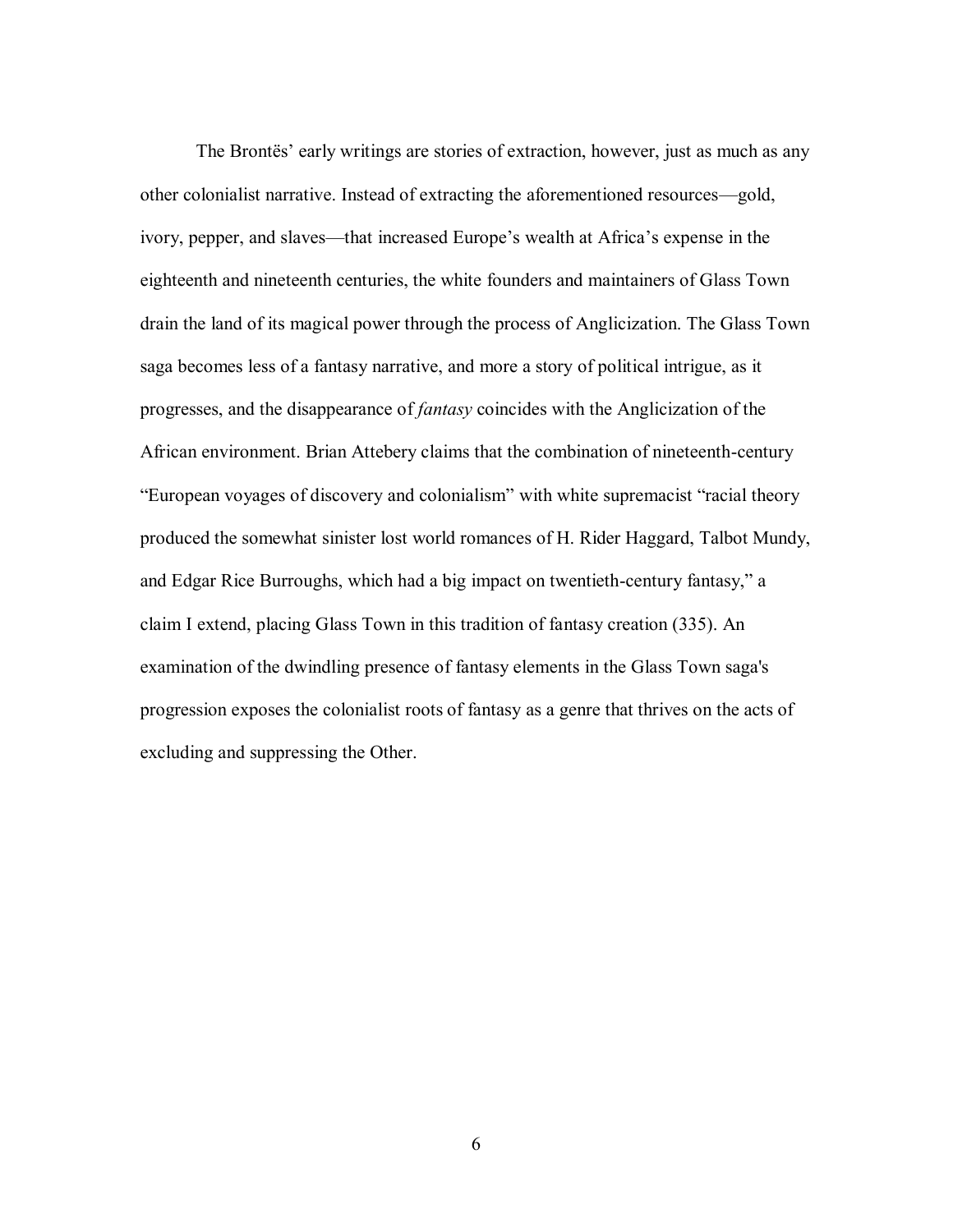#### CHAPTER TWO

## THE COUNTERFACTUAL NARRATIVE OF GLASS TOWN

Charlotte and Branwell Brontë departed from their real-world inspirations early in the process of writing the Glass Town saga, moving quickly into what we can today identify as speculative fiction. The Brontës' versions of "real-life" figures, which include the Duke of Wellington and his sons, the Marquis of Douro and Lord Charles Wellesley, often differ greatly from the original men. With the exception of the fictional Duke of Wellington's African campaign, he and his real-world counterpart lived similar lives. They married women with identical names, and each produced two sons. It is with those sons that Charlotte and Branwell began to delve deeper into the construction of their fantasy narrative.

The Brontës' treatment of the Duke of Zamorna as an amalgamation of real life and fantasy exemplifies Catherine Gallagher's idea of the "counterfactual character." In *Telling It Like It Wasn't*, Gallagher describes the counterfactual character as "one of the [counterfactual-historical] mode's most distinctive features," writing that, "When a person or group is detached from what it actually thought, did, and suffered, a space opens up for the attribution of different characteristics to the same entity: different thoughts, actions, and experiences that might plausibly have belonged to it had it faced different conditions" (12). In Glass Town, Arthur Richard Wellesley, the Marquis of Douro, becomes Arthur Augustus Adrian Wellesley, Duke of Zamorna. Instead of Elizabeth Hay, whom the real-life Douro married, the Byronic Zamorna takes on a series of wives and lovers, including Mary Percy, who is the daughter of his fictional rival,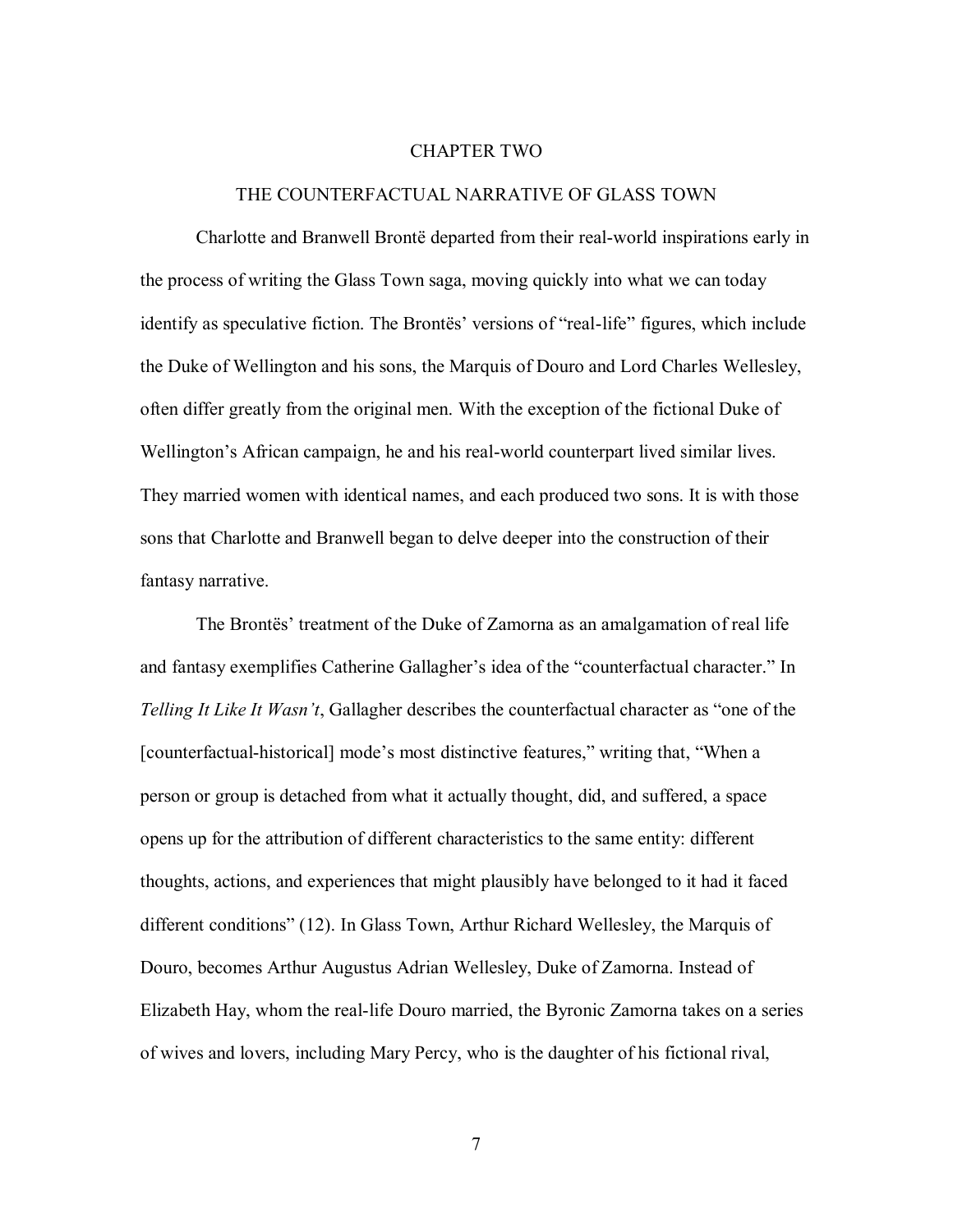Northangerland<sup>3</sup>, as well as the title heroines of two Glass Town stories: Mina Laury and Caroline Vernon. Where Douro died childless, Zamorna—being one of the characters whom Charlotte killed, then revived for later entries in the saga—goes to his grave the second time having produced at least two sons.

Giving Zamorna a life and demeanor separate from that of Douro serves a purpose adjacent to, but separate from, the pursuit of pure fantasy, however. Zamorna is one of the two major players in the later Glass Town narratives—one that Christine Alexander and Margaret Smith term as Charlotte's "occasional early pseudonym" (*The Oxford Companion*, "Zamorna, Duke of"). Zamorna's rival Northangerland is a fictional creation with no ties to any real-world figure, and he serves as an outlet for Branwell Brontë's masculine power fantasies and literary aspirations. Alexander and Smith write: "So close did Branwell's identification with this character become that most of his later published poetry (at least eighteen poems) appeared in local newspapers under the pseudonym 'Northangerland'" (*The Oxford Companion*, "Northangerland, Duke of"). It is through these two characters, largely, that Charlotte and Branwell played their tug-ofwar games with Glass Town's history and future.<sup>4</sup>

 $\overline{a}$ 

<sup>&</sup>lt;sup>3</sup> Many of the Brontës' chief characters in Glass Town gain new titles and designations as the stories progress. For the reader's ease, I refer to Northangerland and Zamorna as such, regardless of whether or not that is the name the authors use for them in a particular story. When the Brontës refer to a character by a different title—Northangerland as "Percy," for example, or Zamorna as "Emperor Adrian"—I indicate the name used in the story, but continue to use Northangerland and Zamorna in my analysis.

<sup>4</sup> Charlotte highlights this tension in her epilogue to *The Spell*, a novella in which she kills Zamorna, perhaps to remove him from Branwell's reach. Writing of Zamorna as his brother, Lord Charles Wellesley, she states: "my brother has too many reins in his hands…. He has gathered the symbols of dominion in a mighty grasp; he strains all the energy, all the power, all the talent of his soul to retain them; he struggles, he ponders, ...to hold the empire he has established" (237).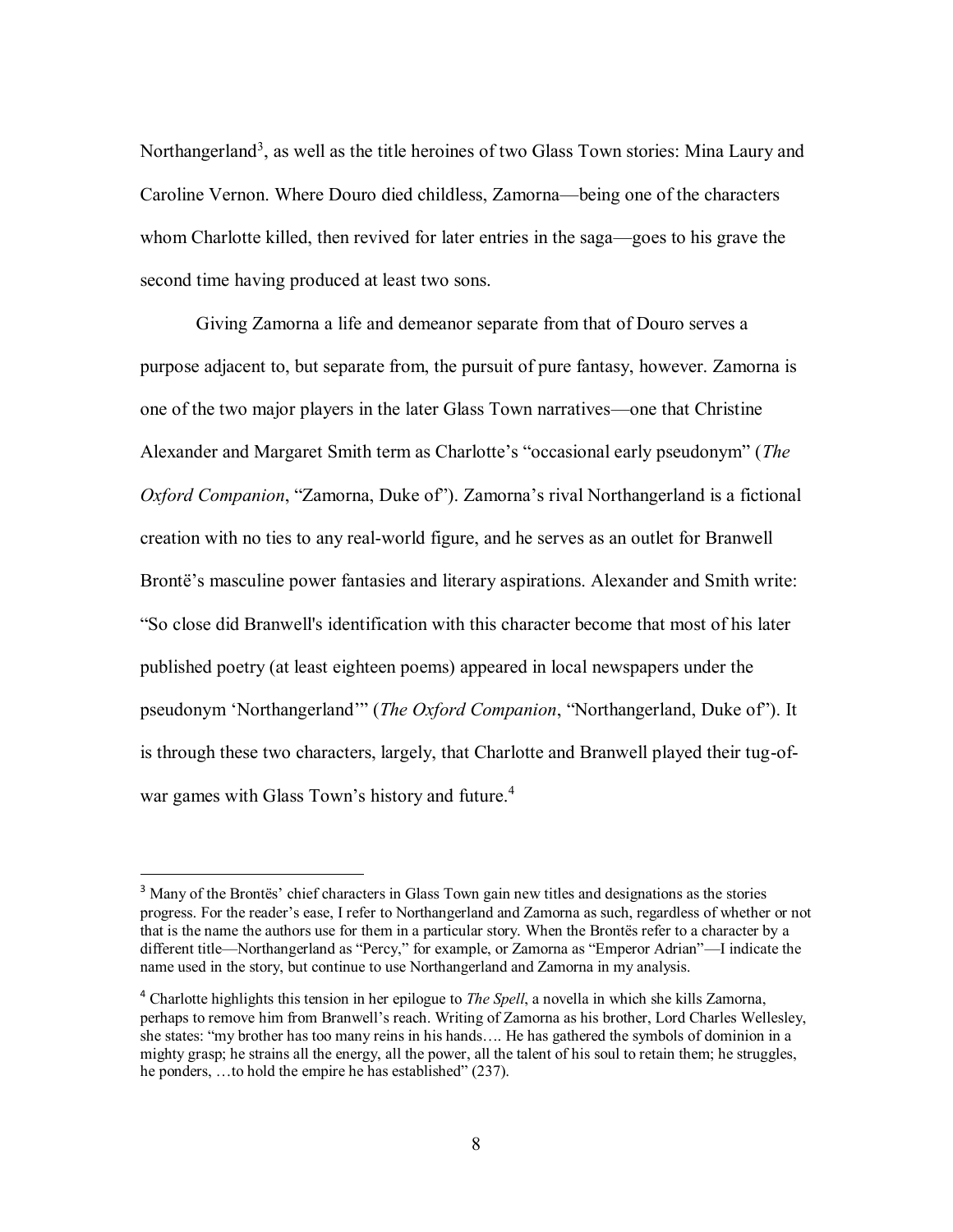Aside from the aforementioned counterfactual characters, there is little in the Glass Town stories that may be read as a reiteration of real life. In her biography of Charlotte Brontë, Elizabeth Gaskell spends many pages discussing the local stories that likely inspired *Jane Eyre*, *The Professor*, and *Villette*, but devotes no time to exploring what historical events prompted the Brontës' private-fantasy venture. Perhaps that is because the Brontës cared little for historical accuracy. Glass Town departs almost entirely from real-world strictures with its second generation of heroes: the Dukes of Zamorna and Northangerland, and Lord Charles Wellesley. This may be the natural progression of the fantasy epic that begins with only a tenuous connection to reality in its early plays, or it may be that the Brontës had tired of historical re-enactment by the time they reached their early twenties. As Claire Harman notes, the Brontë children staged games as famous conquerors from their earliest years, with their father later recalling his "sometimes having to step in when contentions between Hannibal, Caesar, Wellington and Bonaparte got too rowdy" (43). In any case, Charlotte and Branwell Brontë were more concerned with developing their own histories of Glass Town than with subscribing to any reality of life on the West African coast.

The Anglo-Ashanti Wars, which were already raging when the Brontës began to write their earliest Glass Town stories, constitute the exception to this rule. The founding of the Glass Town settlement is timed to coincide with the end of the first of these conflicts, as "the Brontës founded their paracosm the same year that the first Anglo-Ashanti War (1823-1826) ended in a standoff, when the British defeated an army of the Ashanti Federation, which…controlled trade in the gold-producing region" (Harty 109).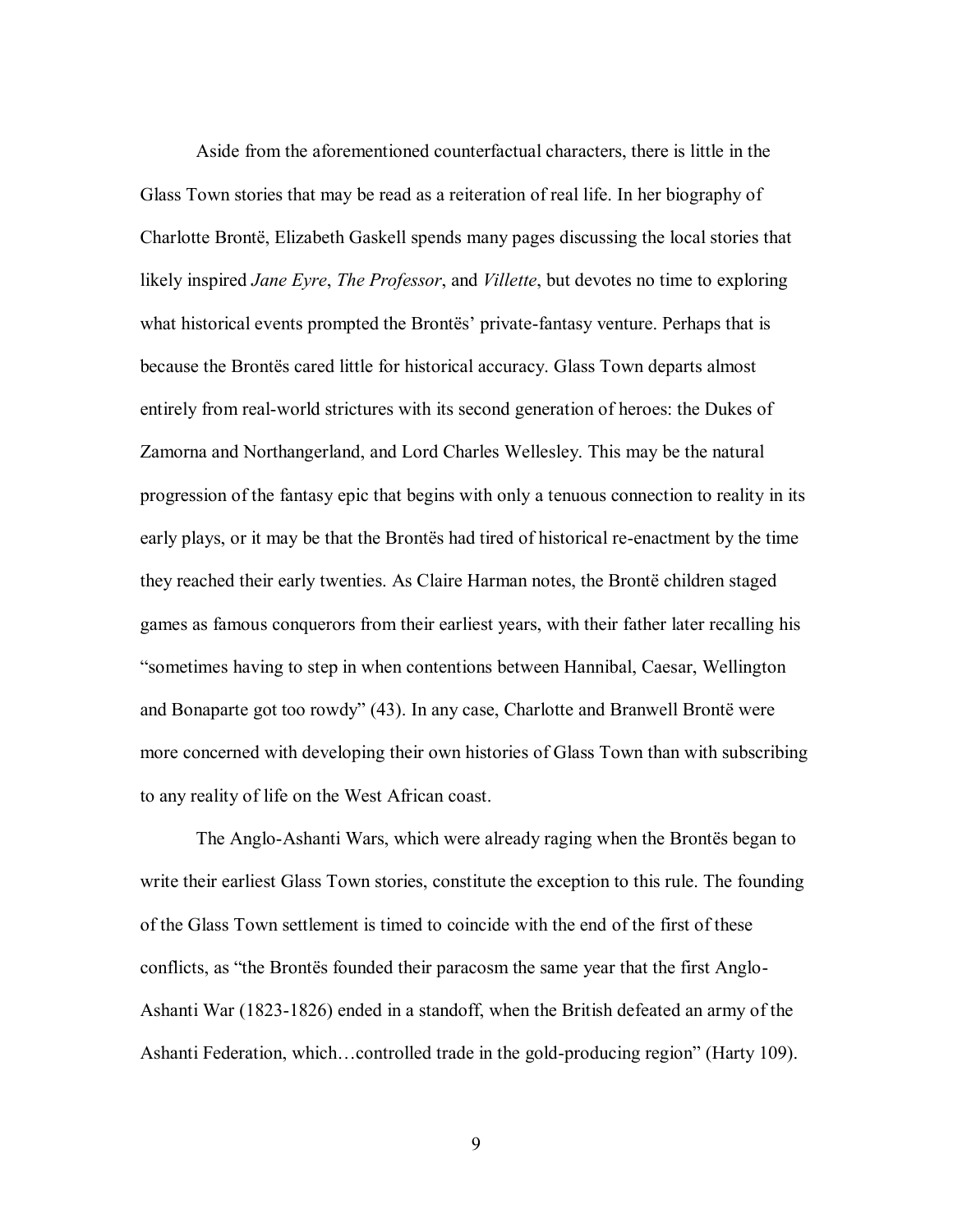This conflict between the British and the Ashanti bled into early parts of the Glass Town saga, which tell of fighting between the native "Ashantee" and their heroic colonizers. *The Green Dwarf* makes the last surviving Ashantee prince, Quashia Quamina, into a violent, but noble revolutionary, intent on taking his ancestral land back from the English invaders. According to Christine Alexander and Margaret Smith, Quashia's name is related to "the West Indian racist epithet 'Quashee,'" and he "degenerates" as the saga progresses, "[f]rom noble savage...into drunken murderer" ("Quashia"). By the time Quashia is executed in the last tale of Glass Town's chronology, however, Charlotte has again raised him to the position of noble savage, writing in *A Leaf from an Unopened Volume* that:

Deep and fixed must have been that hatred which could have induced [Zamorna] to reject every suggestion of clemency in favour of a man in whose person all the virtues of the savage life were so nobly united, even although it cannot be denied that he possessed likewise many of its concomitant vices. (326)

Quashia embodies the racial tension and ignorance present, both specifically in Glass Town and in Charlotte Brontë's writing more broadly, and serves as a relatively flat foil to the multifaceted, British heroes.

That the Brontës chose Africa as the setting of their fantasy epic bears some focus here. Rebecca Fraser remarks that "The Brontës' view of the world...had an essentially otherworldly frame," and it is difficult to imagine a locale more "otherworldly" than Africa for white English children in the nineteenth century (48). Writing about Bernardin de Saint-Pierre's 1788 novel, *Paul et Virginie*, which is set on a tropical island, Wilhelm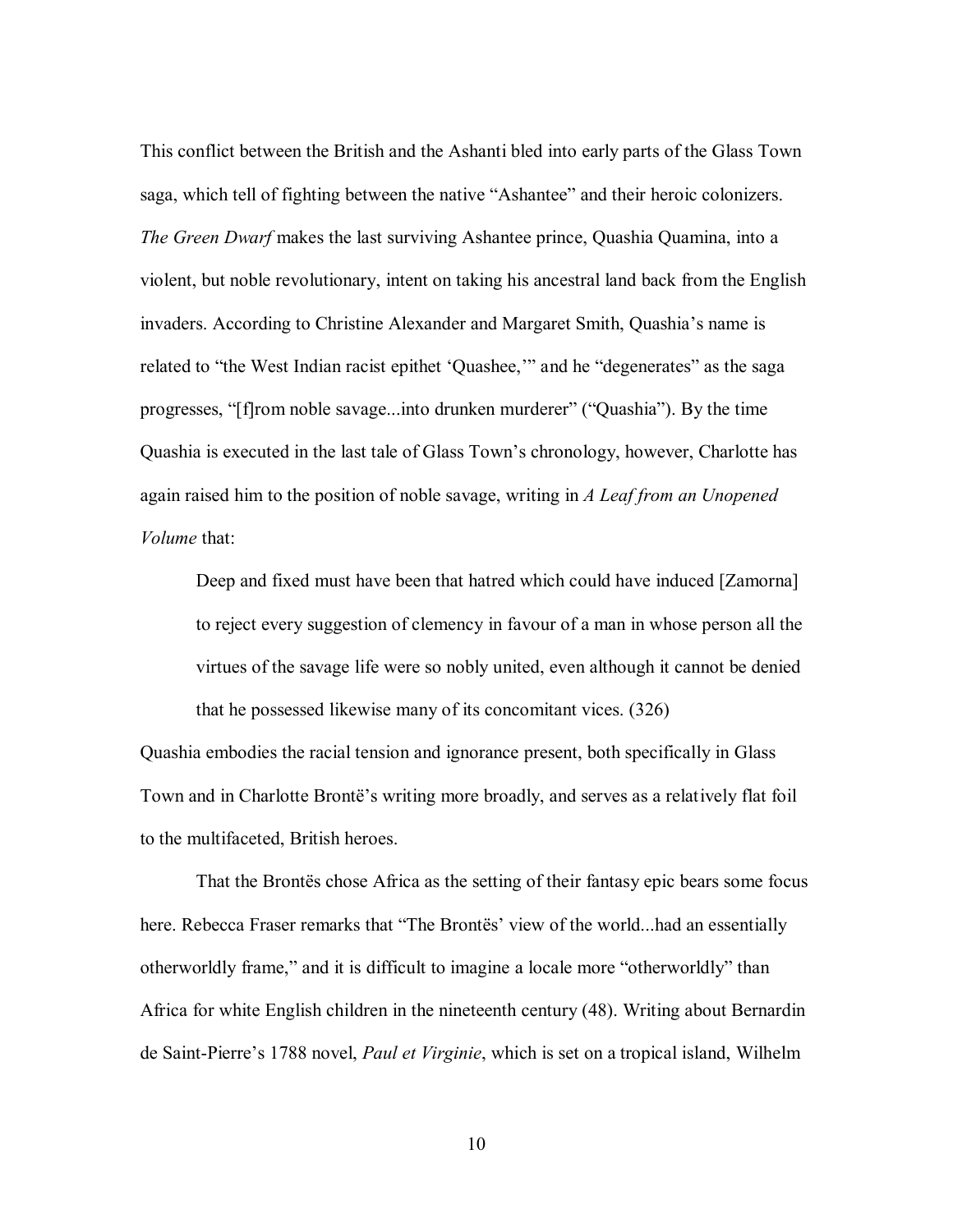Graeber posits that that book's "success...is mainly based on [an] exoticism," which "satisfies the post-revolutionary desire of many contemporaries for an idealized virtue and a pure primordial state, such as before the Fall of Man" (91). Echoing that sentiment, Tanya Llewellyn claims that, for the Brontës, "the Orient…becomes ultimately synonymous" with "imagination itself" (217). Shaped, undoubtedly, by accounts of conflict published in *Blackwood's Magazine* and other periodicals, and by representations of non-European soil as the site of great and wicked magicks, the Brontës' version of Africa serves as nearly blank space for them to build their fantasy kingdoms. Harty argues that, "as they constructed their imaginary kingdoms to populate the blank spaces on the map, these little Britons were also engaged in projecting 'home' upon an imaginary 'away'; they were imagining empires" (96-97). Much in the same way as their colonizing countrymen, who raze Africa to build a new world, so too do Charlotte and Branwell eliminate the indigenous populations of the unnamed—and supposedly un*formed*—land that will become Glass Town.

The Brontës' treatment of Africa and Africans falls very much in line with European thought in the early nineteenth century, particularly that expressed in G.W.F. Hegel's *The Philosophy of History*. For Hegel, Africa and its people exist outside of history, to the extent that Africans are not even to be considered human: "The Negro…exhibits the natural man in his completely wild and untamed state. We must lay aside all…feeling…if we would rightly comprehend him; there is nothing harmonious with humanity to be found in this type of character" (*Philosophy* 111). The continent, in Hegel's view, is simultaneously infantile and static in its development, a contradiction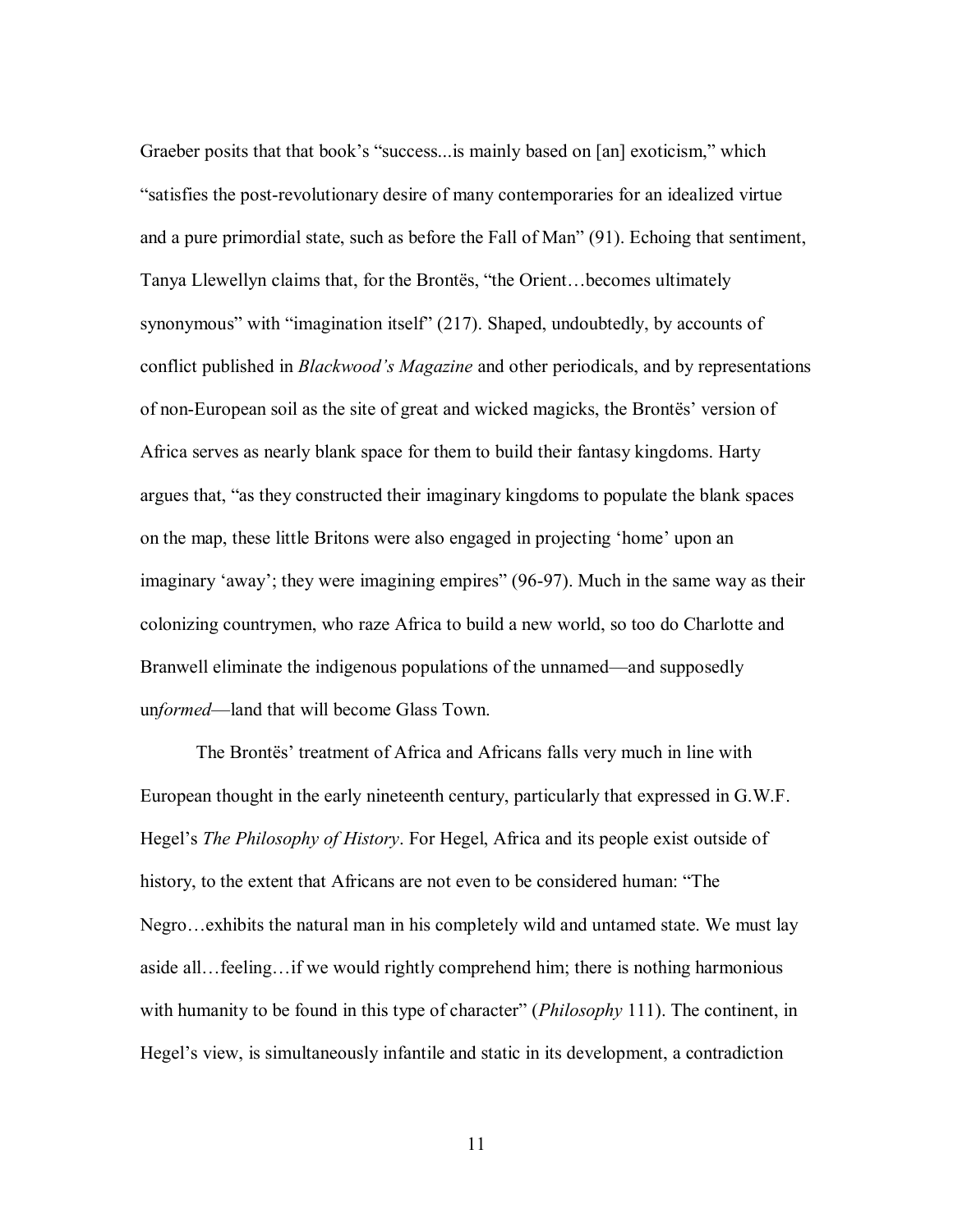that plays out as a colonialist trope. Africa's supposed backwardness would, consequently, allow it to progress forward in a model of linear time, when given either the centuries needed to develop, or pressure from Anglicizing forces. And yet, Hegel presents Africa as hopelessly static, writing that "it is no historical part of the World; it has no movement or development to exhibit....What we properly understand by Africa, is the Unhistorical, Undeveloped Spirit, still involved in the conditions of mere nature" (117). For the Africa of Hegel and the Brontës, there is no way forward to progress without European intervention.

Yet another contradiction exists here, regarding the Brontës' use of Africa as a world imbued with latent magic. Glass Town's Faerie/fantasy elements do not reside in Zamorna and Northangerland, but in the Chief Genii: powerful, godlike beings that oversee the reality of that particular corner of Africa. In his essay, Tolkien writes that "a 'fairy-story' is one which touches on or uses Faerie," noting that "Faerie itself may perhaps most nearly be translated by Magic—but it is magic of a peculiar mood and power, at the furthest pole from the vulgar devices of the laborious, scientific, magician" ("On Fairy-Stories" 4). For Tolkien, then, Faerie is that particular breed of magic that would be irreplicable in the world of men, but one which may lead to "the satisfaction of certain primordial human desires" (5). Fulfilling the innately human desire for immortality, the Chief Genii constitute the bulk of the Faerie that exists in the Glass Town saga. As I show in the next section, these Faerie elements are inherently linked to the colonialist cause of the Brontës' heroes. An analysis of these Faerie phenomena exposes how fantasy justifies colonialism in the Glass Town stories.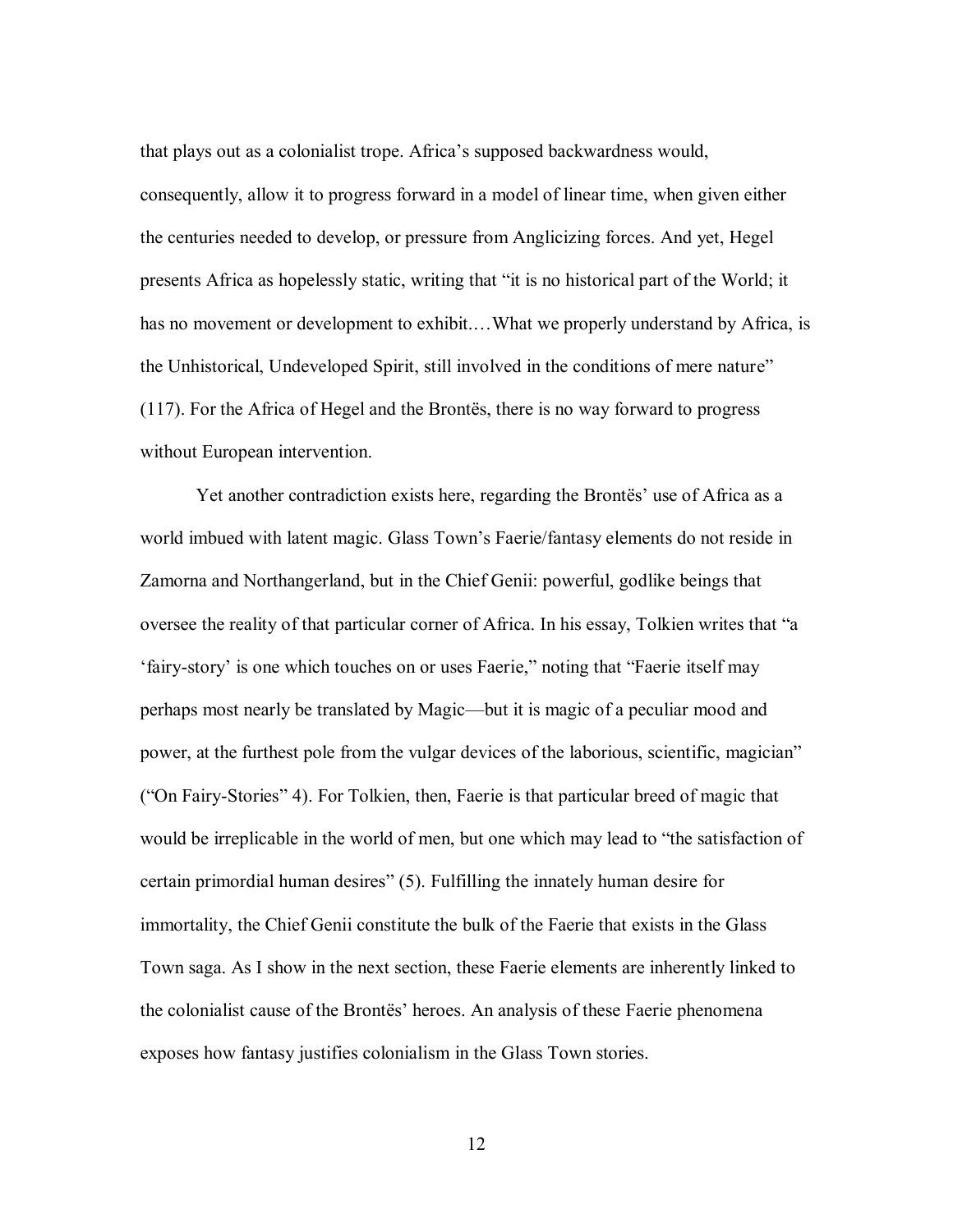## CHAPTER THREE

# ON THE COLONIALIST USE OF FAERIE

As a genre, fantasy often centers itself around conflicts involving people of different races and cultures—such as the Dothraki, Wildlings, and Westerosi in George R.R. Martin's *A Song of Ice and Fire*, for example, or the Gelflings, Mystics, and Skeksis of Jim Henson's *The Dark Crystal*. Attebery observes that "the fantastic is a powerful tool for examining all things human, including our tendency to gang up on one another based on any perceived physical or cultural dissimilarity" (334). The Brontës populated their created world with a variety of "races," from the English, French, Irish, Ashantee, Turkish, and Persian peoples who acts as citizens, slaves, and visitors to Glass Town, to their fantasy bogeymen, the Chief Genii. The Brontës' fantasy landscape draws clear lines between the white Europeans—the English and French—and the native peoples of the land they occupy, and the land itself is imbued with latent magic that often appears to only put itself at the colonizers' disposal.

By the mid-1830s, Glass Town is a land in which bloody-eyed gods, known as the Chief Genii, brood on bloodshed and human anguish, revel in the conflicts—both serious and for sport—that bring about those fell trials, and bring dead heroes back to life as they please—presumably so that they can continue to fight and kill each other mercilessly. Llewellyn draws a line between the Chief Genii's power to revive fallen heroes, and the siblings' authorial license to retcon, saying that "the genii's ability to rewrite events serves as a parallel for the seductive freedom that the children first tasted as authors," and observing that "the genii of the *Nights* were the most enticing symbols of power that the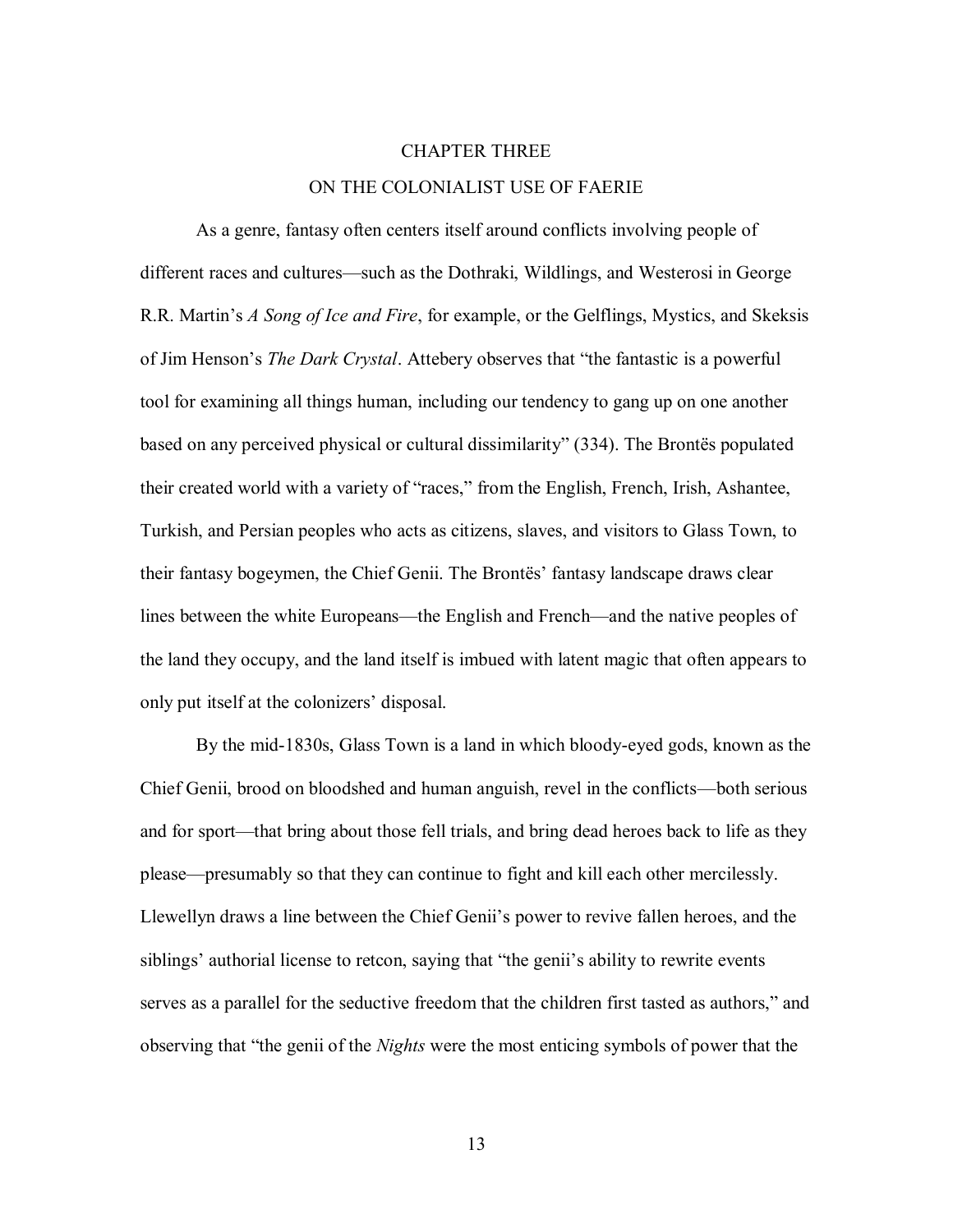Brontes could imaginatively appropriate" (217). However, genii do not only exist in the *Nights*, and the Chief Genii are not the only element of those fantastic tales that the Brontës appropriate for their Glass Town stories.

Llewellyn's interpretation of the Chief Genii as an adaptation of the Islamic djinn is not inaccurate, but it imposes obvious limits on any interpretation of the Brontë siblings' avatars as African beings. Writing on the subject of African religious beliefs and practices, Hegel reasons that "even Herodotus called the Negroes sorcerers," writing that, for Africans: "it is they who command the elements, and this they call 'magic'" (*Philosophy* 111). This magic becomes embodied in African spiritual belief, and its practitioners "giv[e] an outward form to this supernatural power — projecting their hidden might into the world of phenomena by means of images. What they conceive of as the power in question,…they exalt to the dignity of a 'Genius'"<sup>5</sup> (112). Although the "*Fetich*" objects Hegel goes on to describe do not appear in the Glass Town stories as totemic representations of the Chief Genii's power, his statement here introduces the possibility that the Brontës grounded their avatars in what they had read about the continent of Africa and its people.

From these European representations of African spiritual belief, Charlotte and Branwell Brontë crafted Glass Town's Chief Genii, manipulating the source material in much the same way that they transformed Douro into Zamorna. In these early stories, Charlotte and Branwell become Chief Genius Tallii and Chief Genius Brannii,

 $\overline{a}$ 

<sup>5</sup> The word "Genius" is the same in the original German translation, *Sämtliche Werke, Band VIII: Philosophie der Weltgeschichte* (212).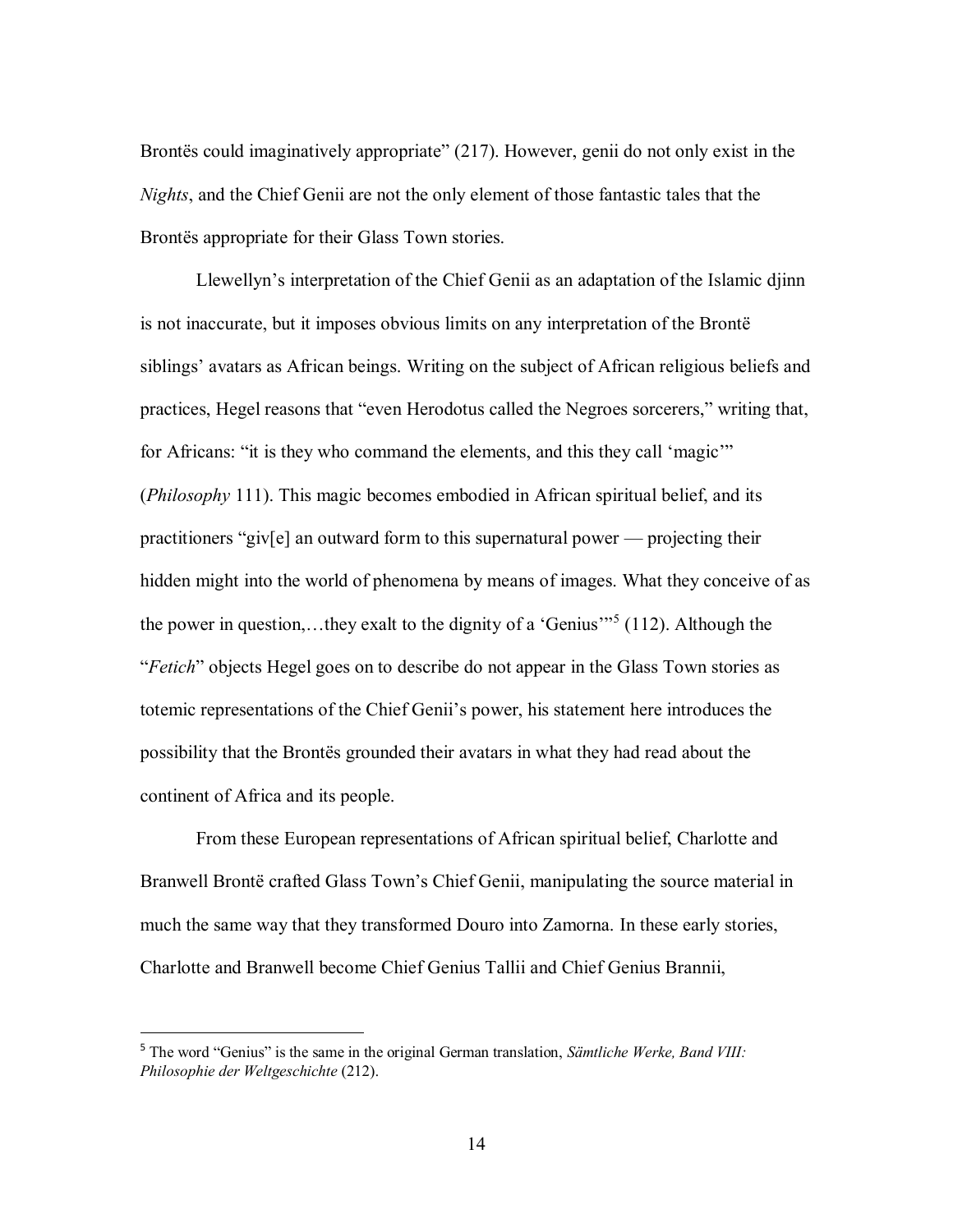respectively, and they, along with Chief Genii Emmii and Annii, serve as the saga's protectors and antagonists. Alexander and Smith write that the "Glass Town characters...see the dimly focused huge creatures who read their minds and intervene in their events, transporting them to safety and resurrecting them when necessary, as guardians of the land, protectors, and often arbitrary judges" (*The Oxford Companion*, "Genii, Chief"). When their champions fall in battle in the early plays, the Chief Genii resurrect them to continue the fight, acting as the guardians to the Duke of Wellington's African campaign. Even after the Chief Genii disappear in Charlotte's 1831 poem, "The Trumpet Hath Sounded," their magic returns later in the Glass Town saga, bringing both Zamorna and his wife Mary Percy back from the grave with an unseen hand.

The Chief Genii last appear in earnest in Charlotte's 1834 work, *A Leaf from an Unopened Volume*, but another piece of writing from that year, a novella titled *The Spell*, tells of a much different fate for her Byronic hero, Zamorna. In the epilogue to *The Spell*, Charlotte, writing as Lord Charles Wellesley, beseeches the "Mighty Genii" to "draw a veil over the scene" of Zamorna's downfall, which has come for the "young man of promise…at the early age of twenty-two" (237, 238). Zamorna's devoted wife, Mary Percy, dies in exile in the story, cruelly separated from her husband, children, and father. Charlotte's decision to revive both Zamorna and Mary Percy in her 1838 novelette *Mina Laury* constitutes a double retcon in the case of the former, as *A Leaf*—which was written only a few months prior to *The Spell*—sees Zamorna enthroned as the flawed and hubristic Emperor Adrian in the Glass Town of 1858. *Mina Laury* and the other, later tales give no hint at any magical reason for Zamorna and Mary Percy's resurrection, but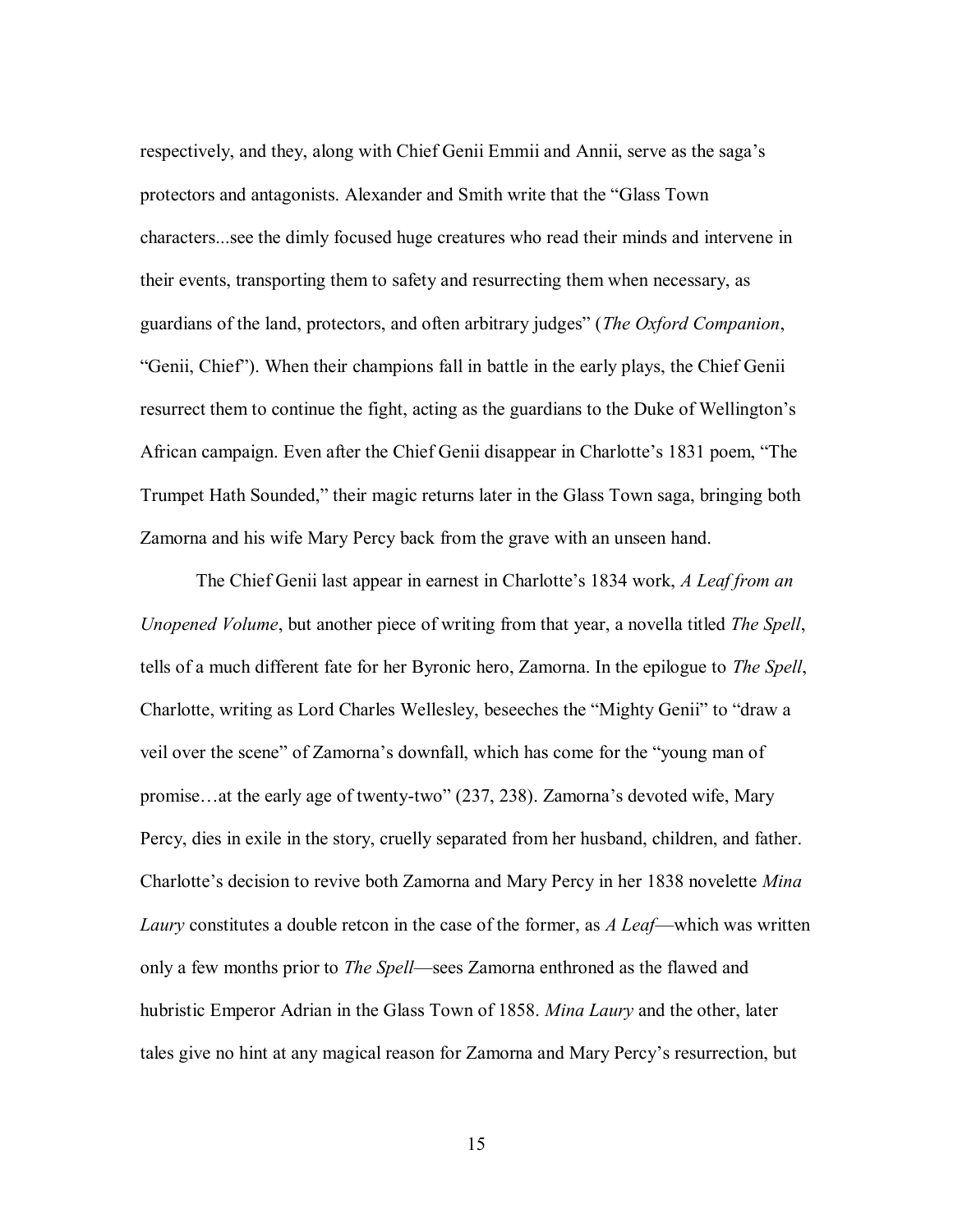it is clear that Charlotte, in her writerly authority, revives her characters in accordance with rules laid down early on in the saga. The Chief Genii have it within their power to bring fallen heroes back to life, an action that she, working in the background as one of them, takes.

The Glass Town stories' Faerie elements serve, at least in part, to legitimize the heroes' colonialist cause. Not only do the Chief Genii consistently revive the Brontës' heroes when they fail in their attempts to dominate the African continent, but they also favor the white invaders from the outset. "The Twelve Adventurers" establishes the Chief Genii's goodwill toward the Duke of Wellington and his comrades, with the narrator even suggesting at one point that the storm that forced the colonizers to African shores was magical in its design. When Wellington declares that "magic has been used in [Glass Town's] construction," he goes on to theorize that, "if the Genii have built us our city," then they "will…likewise help us to call our countrymen to defend what they have built against the assaults of the enemy" (Charlotte Brontë, "The Twelve Adventurers" 10). Later in the story, one of the Chief Geni<sup>6</sup> takes hold of "A[rthur] W[ellesley] and exclaim[s], 'This is the Duke of Wellington!'" (11). The Brontës' version of Arthur Wellesley receives his title, not by royal decree, but through the benevolence and excitement of the Faerie. Not only have the Chief Genii shown favor to the British invaders, but they have also aligned themselves with the Duke of Wellington and his men, making the native Africans into their mutual enemies. In this way, Charlotte and

 $\overline{a}$ 

<sup>&</sup>lt;sup>6</sup> Presumably Chief Genius Tallii, as Charlotte said these exact words when she "snatched up one" of Branwell's toys—the figures that would become the Twelves (qtd. in Harman 61).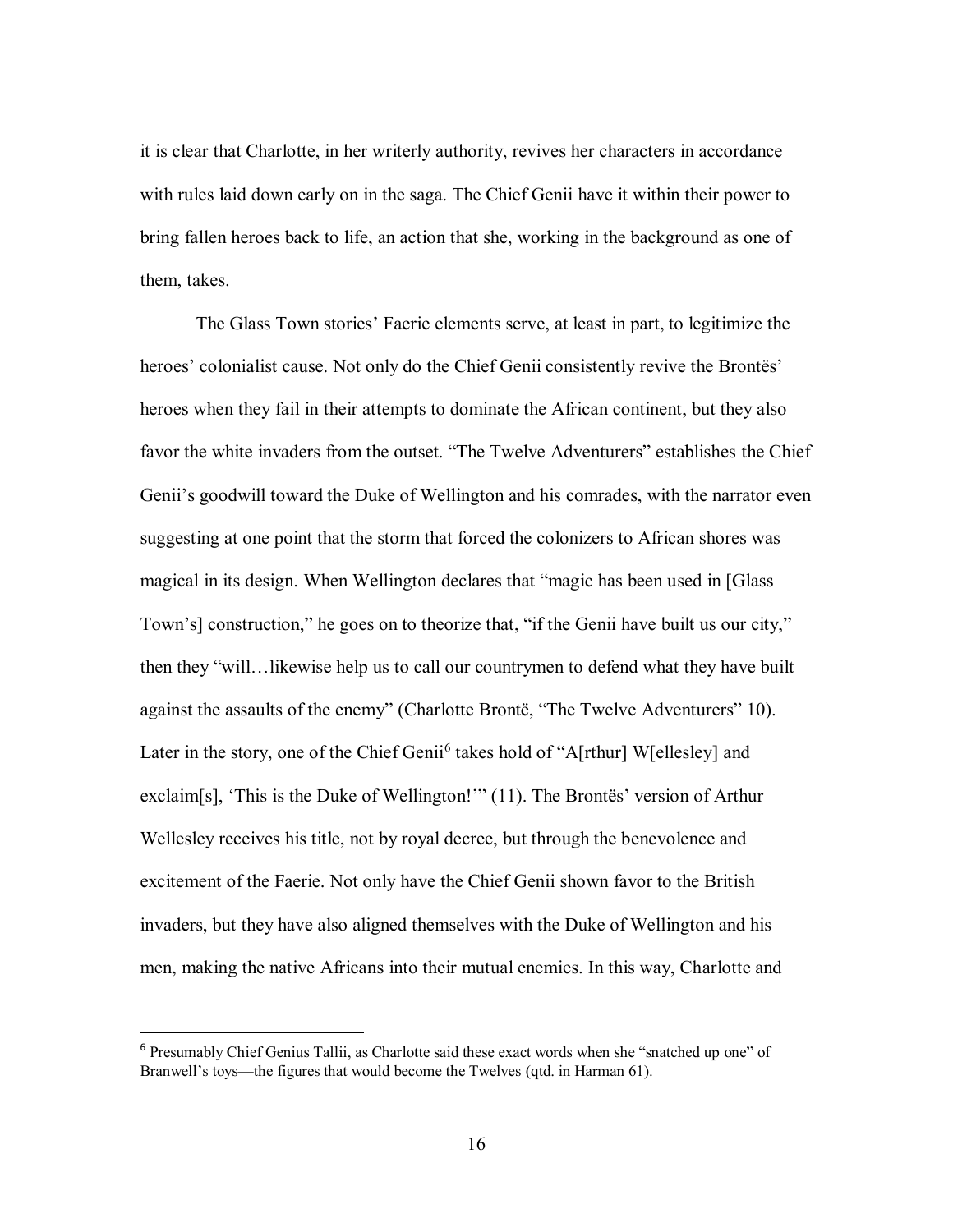Branwell Brontë use the Glass Town stories' Faerie elements to prop up their fictional, British heroes' claims to dominion over Africa and the Africans.

The earlier incorporation of Hegel's thoughts on Africa does not preclude the ways in which the Glass Town stories lean on the *Arabian Nights* for inspiration. Early in her Glass Town compositions, Charlotte links the Chief Genii to Maimoune, a fairy from the *Nights*, in a move that, Alexander argues, also creates "a traditional European connection with the land her adventurers are about to colonize" (*The Brontës* 500). In the story, the narrator tells of giant Britons and Gauls who were rumored to have traveled to Africa and died in antiquity. When he later discovers "an immense skeleton…bound with a long chain of rusty iron," he theorizes that the reader "may fairly conclude that these skeletons are evil genii chained in these deserts by the fairy Maimoune" (Charlotte Brontë, "The Twelve Adventurers" 5-6, 6). Yet the moment that is perhaps the most obviously lifted from the Middle Eastern tales is the event described in the "Arthuriana," when Zamorna—then known as the "Marquis of Duoro"—requests help from "old Branni" to transport himself to Persia (259). With his petition for aid accepted, Zamorna uses "the very carpet on which…Prince Houssain used to travel" to take his own trip to Shiraz, where he steps into what Judith E. Pike calls "a paradisiacal, Orientalist vision" (Charlotte Brontë, "Arthuriana" 259; Pike 217). For Charlotte, "the Orient had become ultimately synonymous" with "imagination itself," thanks to her exposure to the *Nights* and to Lord Byron's Turkish Tales (217). However, like Tolkien, who could not accept any existing mythos as uniquely English, Charlotte and Branwell Brontë could not find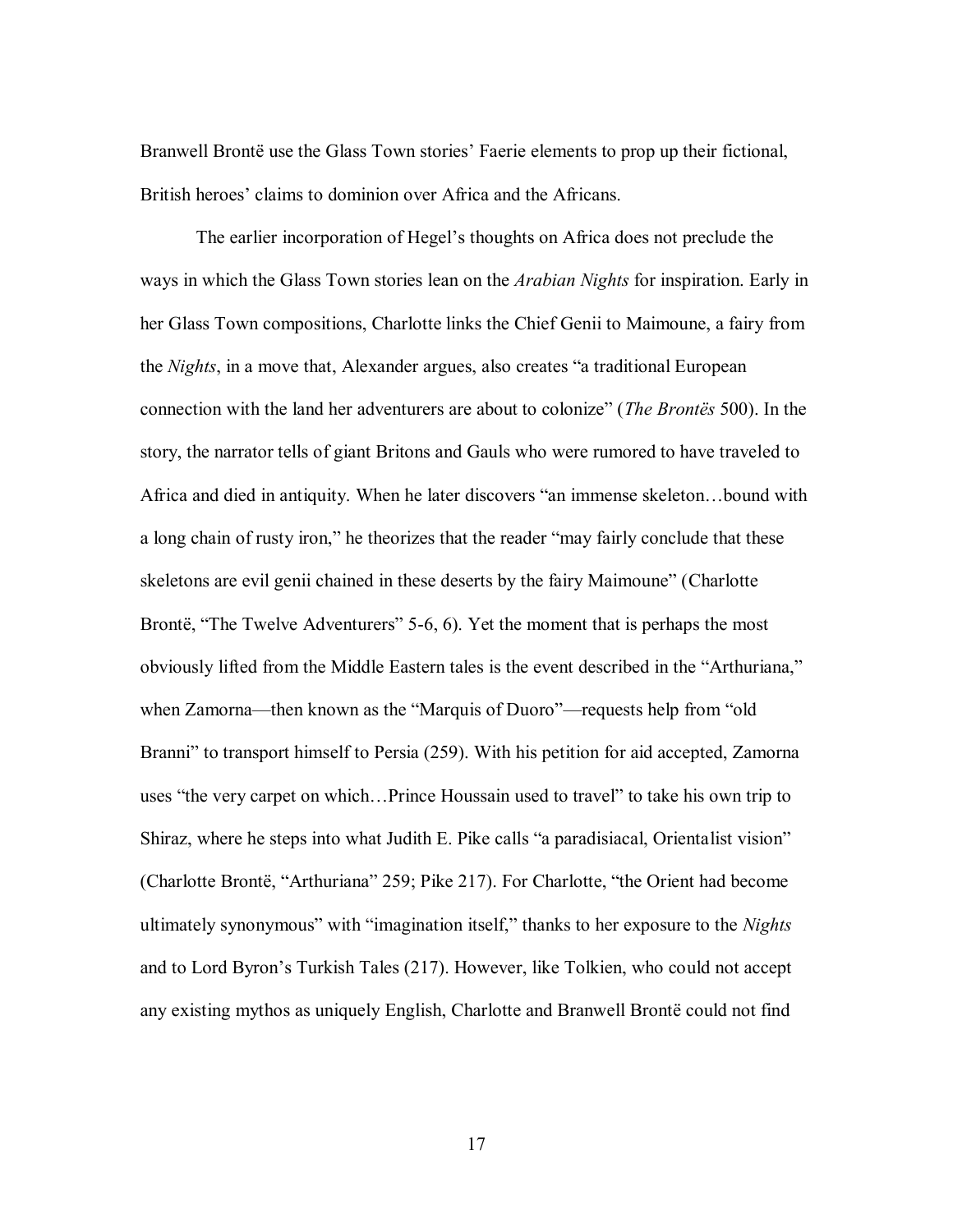sufficient magic in their home country, and were forced to find it in the British colonies—real and imagined—instead.

Some element of magic appears in every British colony mentioned in the Glass Town saga, as part of a worldbuilding decision that inseparably links Faerie to colonization in the Brontës' early writings. After the first appearance of Chief Genius Brannii—dubbed "The Genius of the Storm"—one of the Twelves recalls "the storm that drove us on the coast of Trinidad," and the Duke of Wellington intimates that Brannii, or another of the Chief Genii, may have been behind their eventual landing on African soil, saying: "I am not so rash as to suppose we of ourselves could cross the ocean in the damaged and leaky vessel we possess" (Charlotte Brontë, "The Twelve Adventurers" 9, 9-10). In "An Adventure in Ireland," the narrator encounters "a skeleton wrapped in a white sheet," who transports him to "the mines of Cracone...whose glittering splendour was never excelled by the brightest fairy places," and then to "a wide desert full of barren rocks and high mountains," where he spies, "by the unearthly light of his own fiery eyes a royal lion" (16, 17). In the Glass Town stories, the British colonies in Trinidad, Ireland, West Africa, and Persia become sites of emergence for magic and Faerie. Kim Wilkins claims that "borrowing from indigenous culture cannot be but a political act," and indeed, the Brontës' use of African and Middle Eastern myth as "flavoring" in Glass Town serves no purpose but to further exoticize and alienate the Other in their stories, a move that the adult Charlotte later makes in her novels (136). As the next section will show, this confluence of fantasy with colonial territory could only be achieved by a particular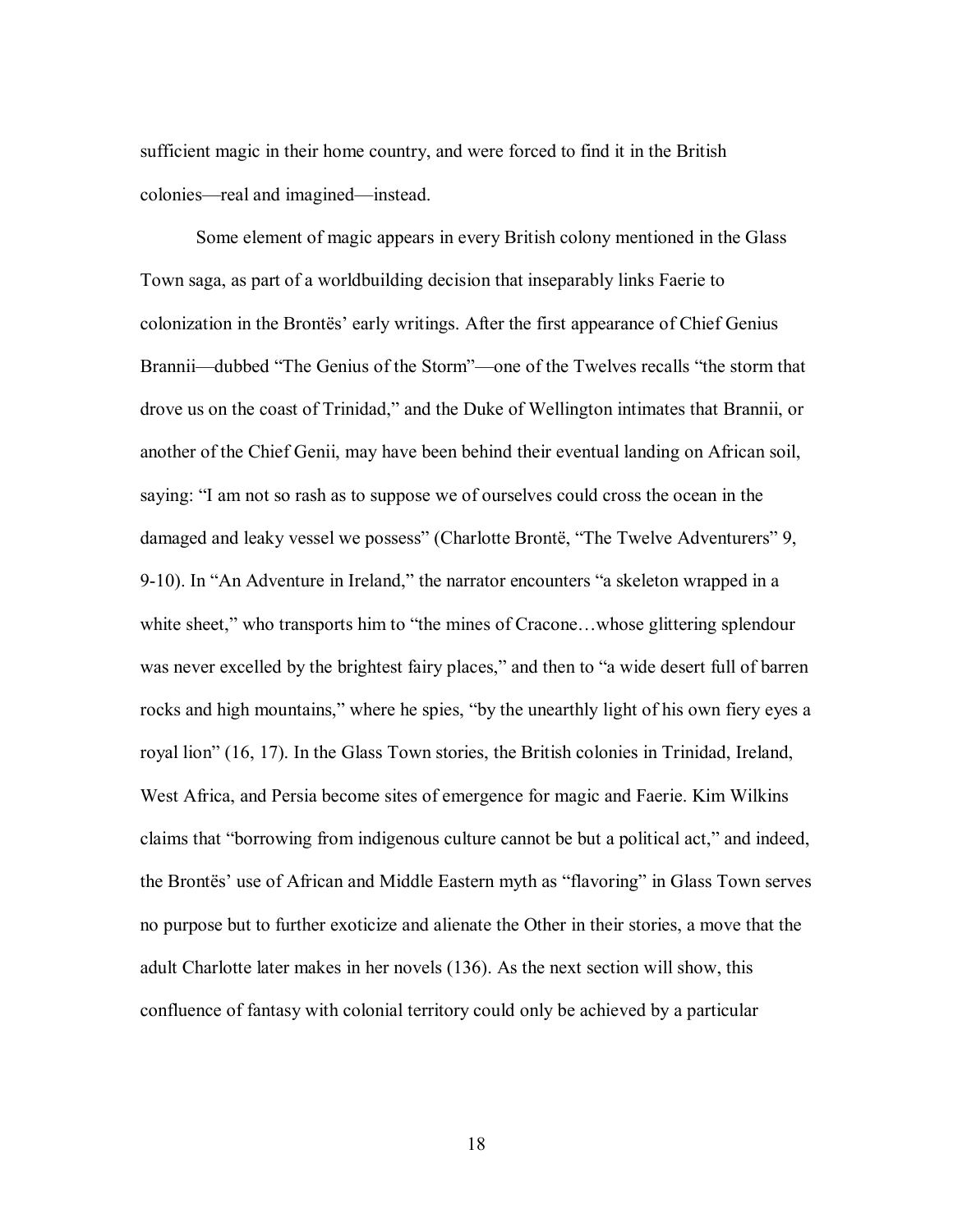variety of temporal play—one which strips the colony of its history and allows the author to insert a romanticized English past into its environment.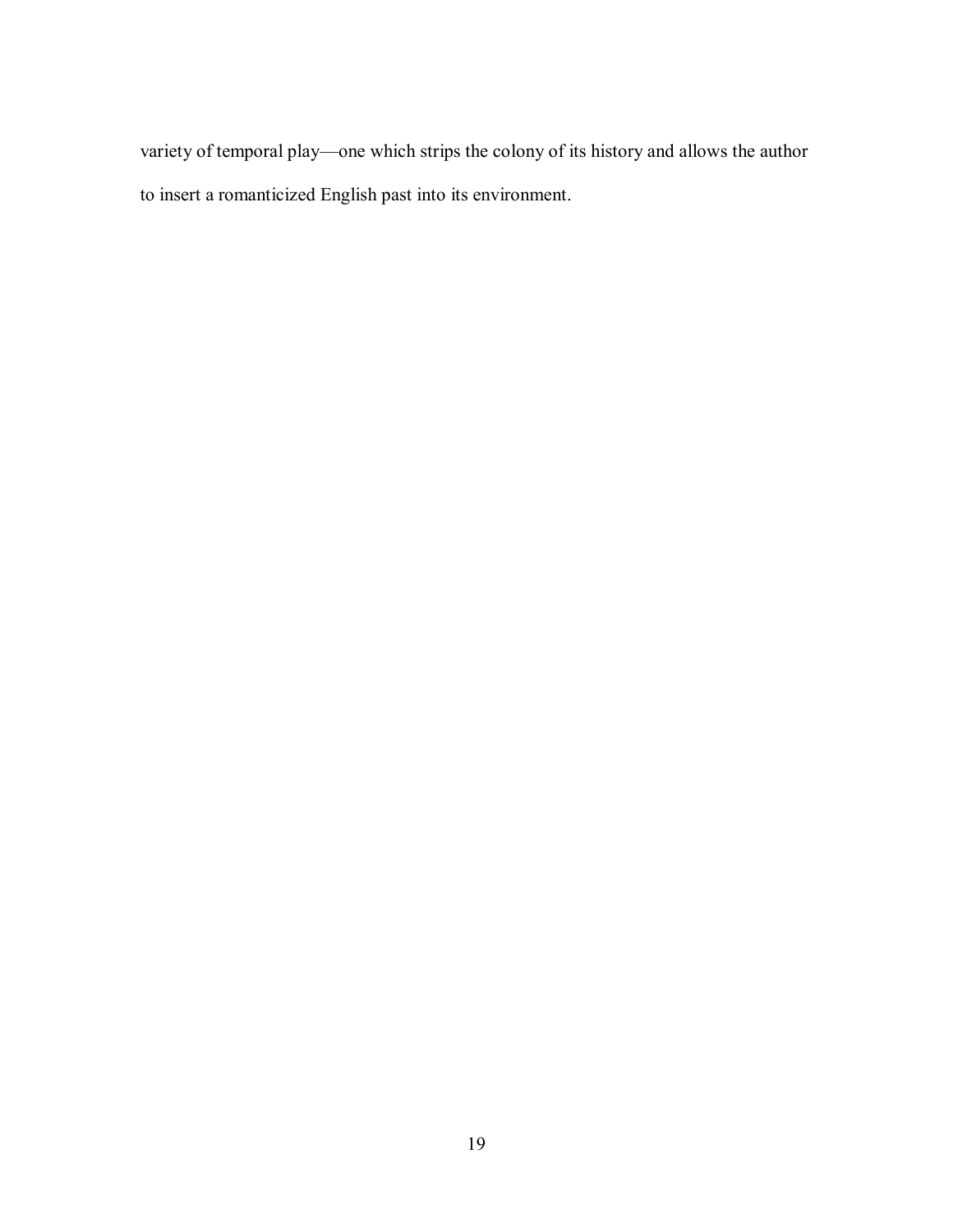#### CHAPTER FOUR

#### TEMPORALITY, FANTASY, AND THE IDEALIZED PAST

This representation of Africa as ahistorical facilitates Charlotte and Branwell Brontës' manipulation of Glass Town's historical aesthetic. Readers of the genre will recognize this as a foundational trope in fantasy literature, because, as Helen Young points out in her "Approaches to Medievalism," such "texts engage with multiple temporalities" (166). Because "[r]ace played a big part in nineteenth-century thinking about culture and the past," it is impossible to divorce the Brontës' fantasy narratives from their relationship to British colonialism (Attebery 335). The historical revisionism inherent in nineteenth-century European opinions of Africa allows Charlotte and Branwell to erase and rewrite both African and British history to their their own liking, crafting out of them a sandbox in which they can establish their own fantasy kingdoms.

Tolkien complicates the relationship between historical fiction and fantasy, preempting Young's analysis of the connection between medievalism and Faerie stories. He writes that his "basic passion," at the outset of writing his Middle-earth stories, was for a "heroic legend on the brink of fairy-tale and history" (*The Silmarillion*, "From a Letter"). There can be no doubt that Tolkien succeeded in making Middle-earth just that, and I argue that the Brontës, through their meddling with historical events and aesthetics, did the same in Glass Town. In their Glass Town stories, Charlotte and Branwell Brontë compose contemporaneous adventure stories, transplant medieval European entertainment into colonial Africa, and revive Renaissance methods of execution and torture in a tale of Glass Town's future.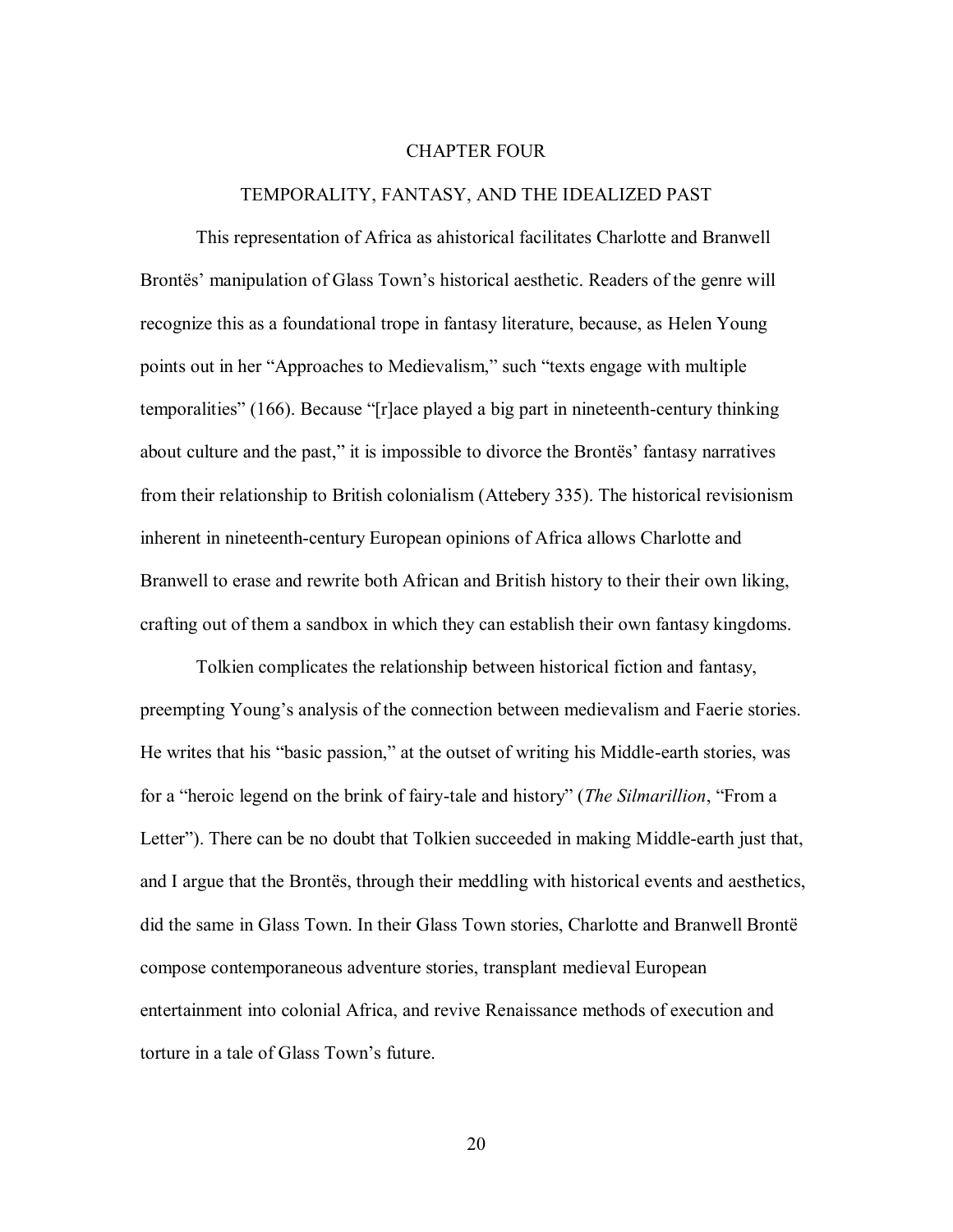Charlotte's 1833 novella, *The Green Dwarf*, is perhaps the most anachronistic of the Glass Town tales. In it, Charlotte describes the disguise of Northangerland—then known as Percy—as "a green vest and tunic reaching a little below the knee, laced buckskins, a large dark robe or mantle which hung over one shoulder in ample folds and was partially confined by the broad belt which encircled his waist, and a green bonnet surmounted by a high plume of black feathers" (137). These are not the trappings of a nineteenth-century archer, not even of the sort of dandy who would appear before the likes of Napoleon Bonaparte.<sup>7</sup> Likewise, Northangerland's later tongue-lashing of antagonist S'death sounds as if it comes from another time entirely: "Curse you for the hardiest scoundrel that ever deserved a hempen neckcloth...Curse you ten thousand times, I say. How in the name of body and soul dare you face me alone and without arms after our last transaction?" (167). Although it takes place in 1814, *The Green Dwarf* lifts the aesthetic of *Ivanhoe*'s twelfth-century setting, along with its narrative. In doing so, the novella displaces a medieval English society and tournament into the colonial Africa of the early nineteenth century.

Many of the Glass Town tales feature dialogue and events suited to the years in which they occur. Written in 1829, Charlotte's story of "The Twelve Adventurers" lays out the history of Glass Town, which begins when the Duke of Wellington and his comrades "moo[r their] battered ship" on African shores in 1793, and ends with Wellington's crowning as King of "our city"—the unnamed Glass Town—in 1827 (7,

 $\overline{a}$ 

<sup>7</sup> A favorite figure of Branwell Brontë's, Napoleon appears in *The Green Dwarf*, labeled simply as the Emperor of France.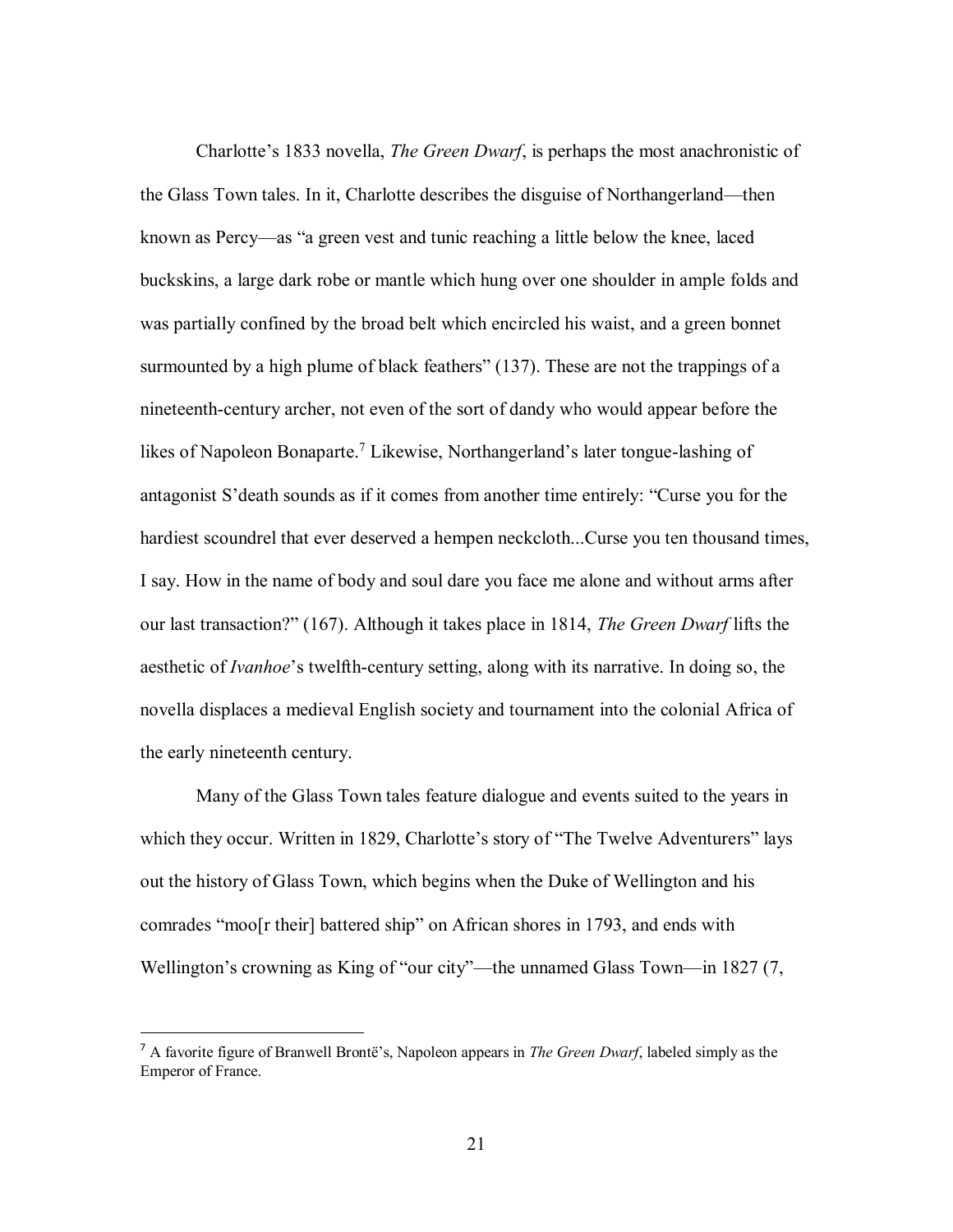14). Although nothing in "The Twelve Adventurers" feels inherently anachronistic, it is worthwhile to note that the Twelves' safe journey from Trinidad to Nigeria—a journey of more than 4,700 miles—in such a damaged vessel alone constitutes what John Clement Ball describes as "an odd blend of [the] spatial and temporal" (169). Writing about *Where the Wild Things Are* as colonial fantasy, Ball argues that "[Max's] journey is described in an odd blend of spatial and temporal language" (169). In the same nebulous way that Maurice Sendak writes of Max "sail [ing] off through night and day / and in and out of weeks and almost over a year to where the wild things are," Charlotte Brontë's narrator claims that, to record the Twelves' twenty-eight-day journey<sup>8</sup> as it occurred would be "endless" (qtd. in Ball 169; "The Twelve Adventurers" 7). Instead, he writes, "Suffice it to say that after many storms, in which we were driven quite out of our course and knew not in what part of the world we were, we at last discovered land. We sailed along the coast for some time to find a good landing-place. We at last found one" (7). The language that Charlotte Brontë uses here—*out of our course*, *in what part of the world*, *at last*, *for some time*, *at last*—situates Glass Town in a nebulous space-time, which makes available space for fantasy play within its borders.

Composed ten years after "The Twelve Adventurers," the last Glass Town tale, *Caroline Vernon*, is devoid of all magical influence. The plot is foregrounded upon Zamorna and Northangerland's continued rivalry, as Zamorna—who has previously married Mary Percy, and used her as a pawn for revenge against her father in *The Spell*—

 $\overline{\phantom{a}}$ 

<sup>&</sup>lt;sup>8</sup> Writing about sailing times, Gregory Toth states that the journey from New York to Liverpool, which is roughly one-thousand-miles shorter than that from Trinidad to Nigeria, took between twenty-one and twenty-nine days in the early nineteenth century (par. 6).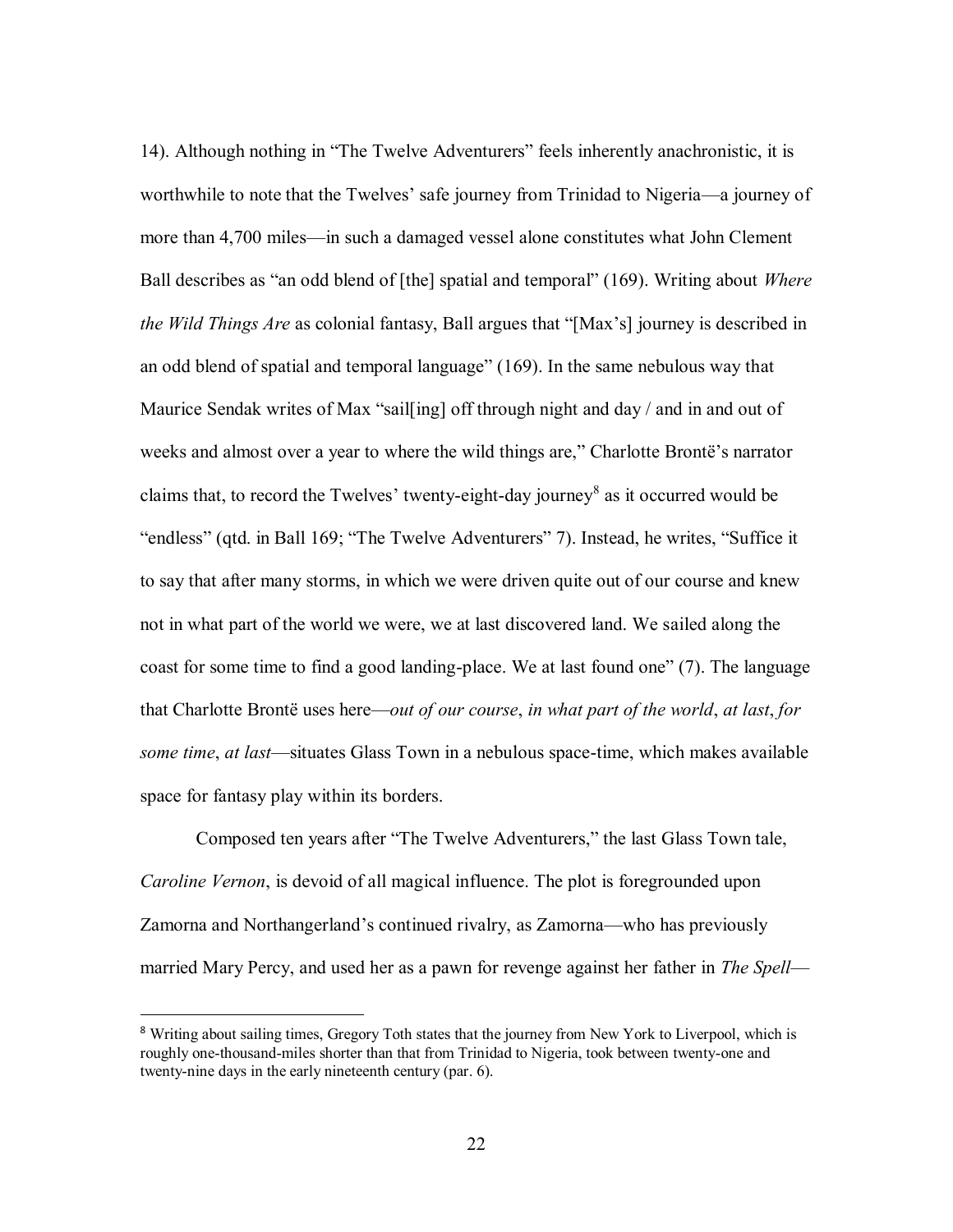seduces Northangerland's illegitimate teenage daughter, the eponymous Caroline Vernon. Like "The Twelve Adventurers," *Caroline Vernon* feels particularly contemporaneous, but it lacks the magic that once ran so rampant through the Brontës' tales of colonial Africa. Instead, "the Glass Town capital more closely resembles London as described in Branwell's copy of William Darton's *A Description of London*…than the historical [Ashanti] capital of Kamasi" (Harty 111). If the Twelves achieved the same feat Ball attributes to Max, however, that of "journey[ing]…*back* in time," to either "an earlier historical or evolutionary time, or outside of time altogether," then *Caroline Vernon*'s lack of magic may be attributed to the Glass Town colonizers' accomplishments in civilizing their corner of Africa sufficiently to bring it forward, through time, and into the modern world (169). I argue that this is precisely what happens to Glass Town as the Brontës construct it. The colony becomes more and more Anglicized, and the Faerie, which is inextricably linked to the land and its Africanness, dissipates.

Perhaps the most interesting temporal bend in the Brontë children's African stories occurs in Charlotte's attempt to craft the future of Glass Town. Written in 1834, the same year Zamorna becomes King of Angria in the saga's chronology, *A Leaf from an Unopened Volume* tells of his 1858 rise to power as "Emperor Adrian." The story revolves around Quashia's execution and the attempts of three individuals—Quashia's daughter, Zorayda; Zamorna's servant, Finic; and Finic's uncle, Shungaron—to avenge his death by assassinating the new emperor. Both Quashia's decapitation by axe and the rack torture Finic endures have no place in an 1834 narrative, much less one set in 1858. Geoffrey Abbott writes that "In 1820 the Cato Street Conspirators…became the last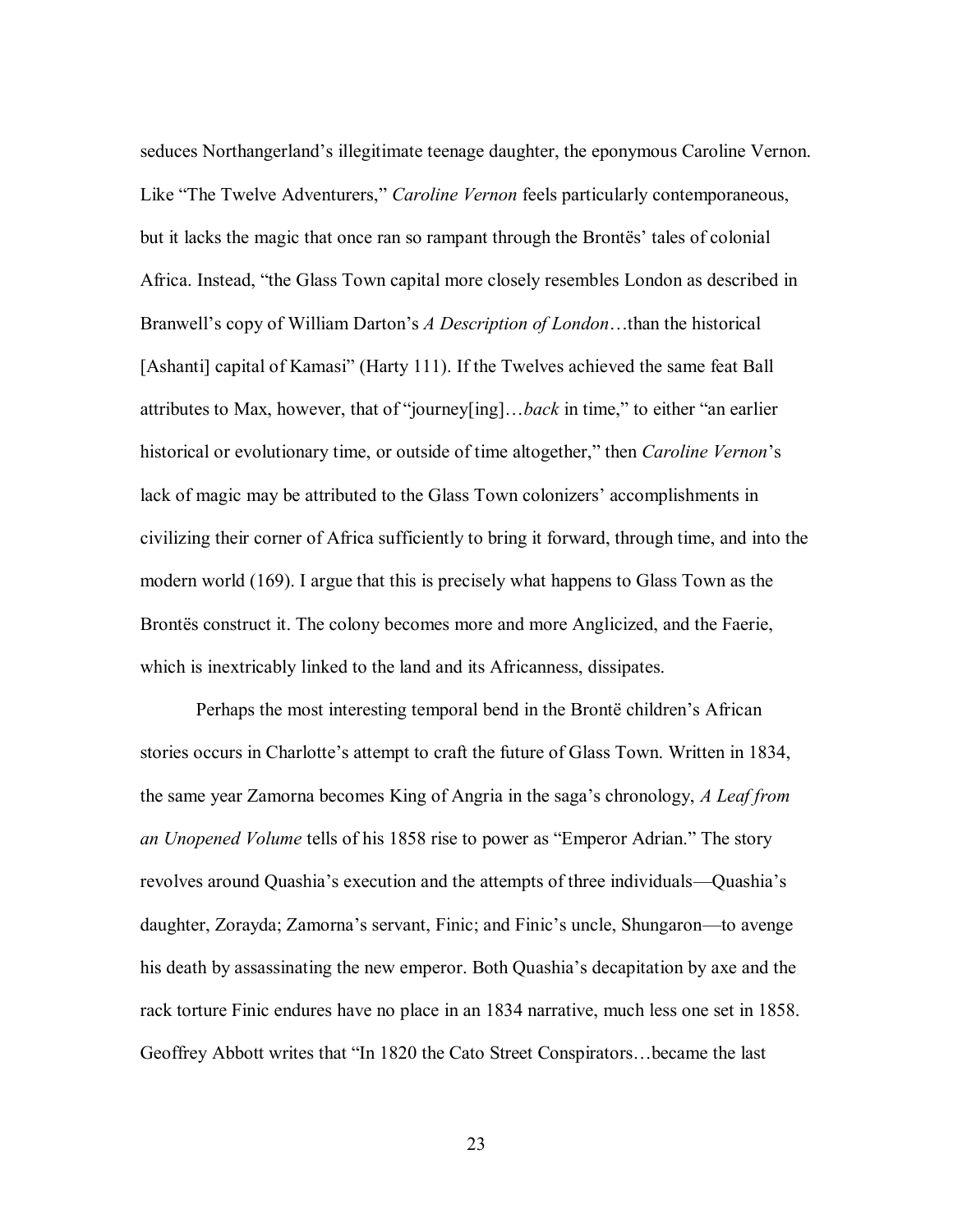persons to be beheaded by ax in England" ("Beheading"). By the time Charlotte Brontë wrote *A Leaf*, it had been fourteen years since England last imposed such a sentence as Quashia's, and even then, although it was utilized as a punishment for treason, the act was carried out on the criminals' corpses. Similarly, the rack had not been in use in England since at least 1628, when, David Jardine claims, "all the Judges of England…delivered an unanimous opinion against the legality of torture" (10). Although *A Leaf* contains the same anachronistic language of *The Green Dwarf*, its return to outdated methods of execution and torture are a much more concrete display of the way in which Africa's supposed ahistorical nature makes it an open sandbox for the Brontës' exploration of fantasy.

More interesting than the temporal weirdness of the Glass Town saga itself is the way in which it allows the Brontës to use Quashia's presence to represent the African otherness that the European colonizers attempt to stamp out. In the opening pages of *A Leaf*, it appears that their mission has finally been accomplished. According to Alexander, the story contains "The last reference…in which the Genii are taken seriously," as Charlotte's early writings after *A Leaf* relegate them to the mild oath, "By the Genii!" (*An Edition* 332n). Leaving the non-linear composition of the stories aside, that the Genii last hold any power at all over the Glass Town Federation in this story lends credence to the theory that Quashia's death signals the full Anglicization of Africa. However, the revelations of miscegenation at the end of the story prove that, even in the period of intrigue in Glass Town, Africa's exoticized power to corrupt remains.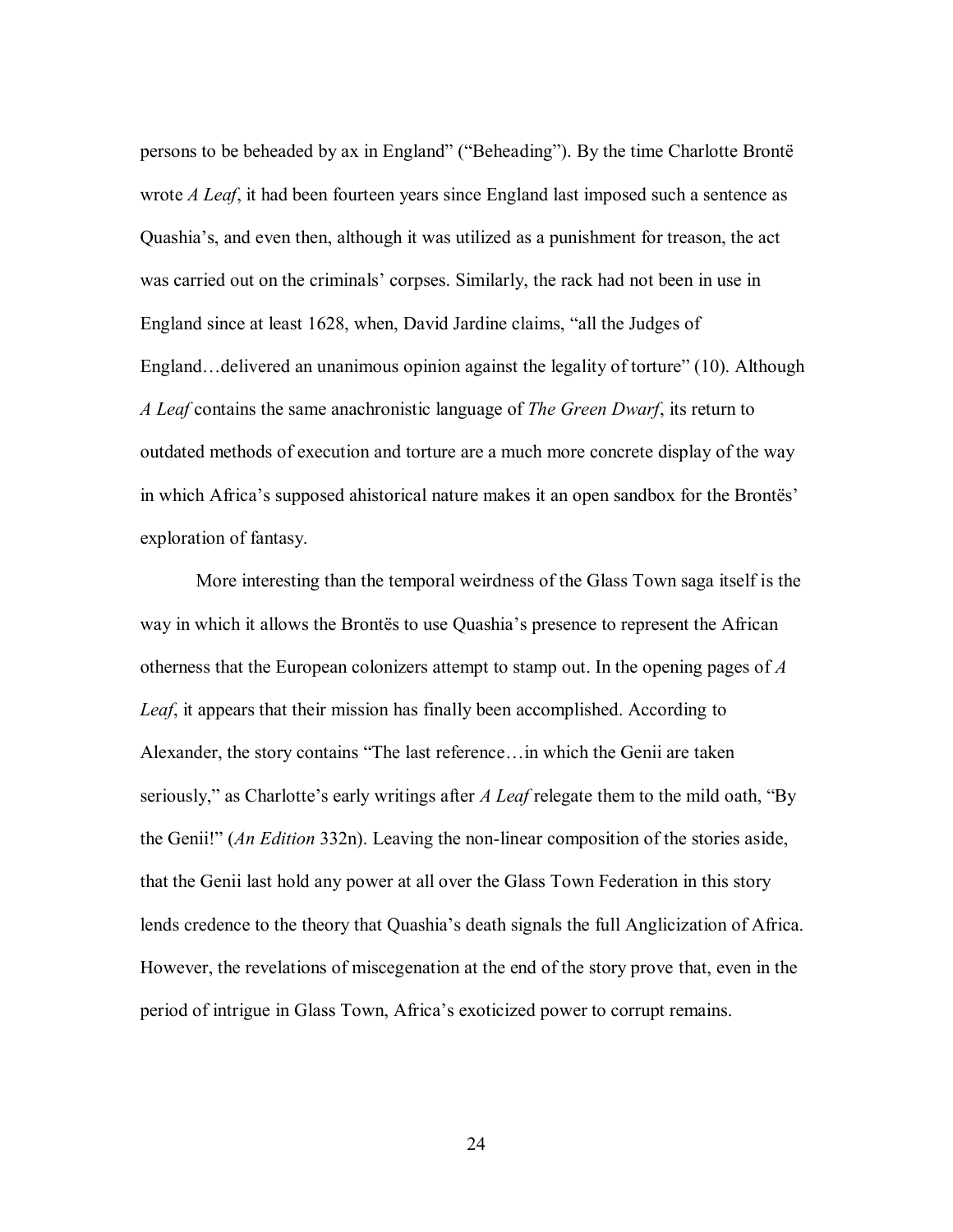*A Leaf* comprises Zorayda and Finic's connected revenge plots, and it is in this tale of Glass Town's future that we can see the true nature of the Brontës' narratives of colonialism. At the story's climax, a triple reveal unfolds regarding Zorayda's lineage. First, she dramatically declares herself to be "Quamina's daughter, …the avenger of the unjustly slain," after Zamorna's son, Prince Adrian, seeks her hand in marriage (Charlotte Brontë, *A Leaf* 371). Zamorna immediately reveals Zorayda to be the daughter of two white parents, commanding her to, "look at your father, heroine. It is to a white man you owe existence" (372). Northangerland later reveals himself to be Zorayda's grandfather, as her biological father, Sir William, was his illegitimate son.

Running concurrent to these plot twists are those regarding Zorayda's conspirator Finic, who reveals himself to be the emperor's son—the child who resulted from Zamorna's relationship with an African woman. Although Zamorna refers to Finic's mother Sofala as his "wife," Shungaron tells a different story, calling himself "The brother of one who fell victim to thy perfidy" (376, 374). The text does not offer certainty as to whether that "perfidy" was rape or mere abandonment, but Pike makes it clear that Sofala was "a victim of [Zamorna's] colonial and sexual conquest" (120). Finic is executed for treason, and the white European Zamorna does not incur any social or moral damage from his relationship with the African Sofala.

Cursed by his mother at the time of his birth, Finic grows up with his morality tainted by his African heritage. Like Quashia, he is welcomed into the households of his colonizers, but is unable to feel gratitude toward them for the acts they interpret as kindness. Both black men attempt to fight back against the Brontës' white heroes, and are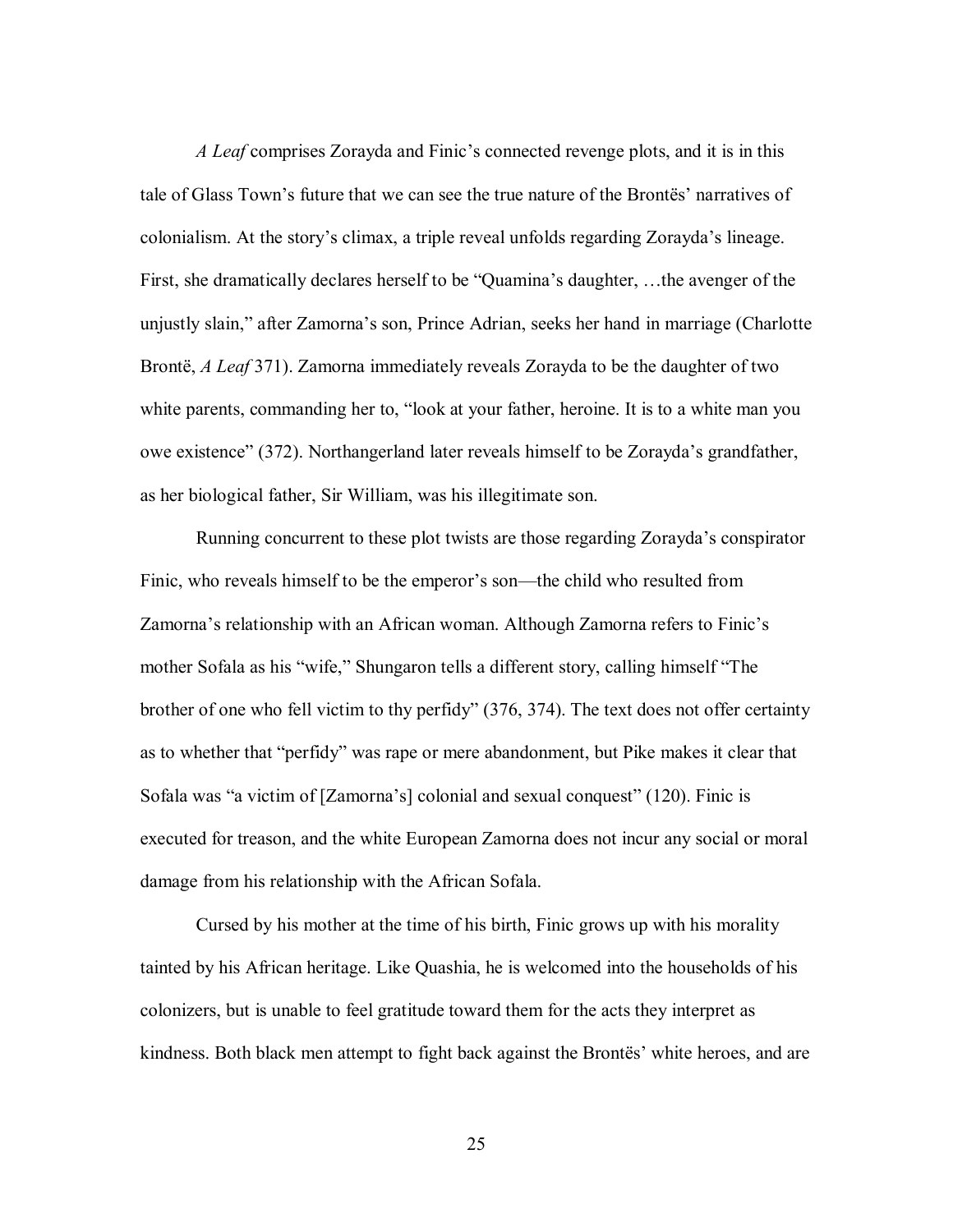eventually executed as Glass Town looks toward a new, white dawn in the union of Zorayda and Prince Adrian. In the case of Zorayda, the racial dynamic is inverted, and we see a white European, raised as the daughter of the Ashantee prince Quashia Quamina, become an "avenger" and "heroine" (Charlotte Brontë, *A Leaf* 371, 372). Zamorna tells her that "such a form was never the daughter of darkness," indicating that it would be impossible for her to have these designations and lofty aims if she were of African heritage (372). The Africanness of Glass Town can corrupt through miscegenation, but its white European heroes and heroines are left untouched by its darkness.

Charlotte Brontë juxtaposes her unfavorable depictions of Quashia and Finic with the image of a docile and subservient European slave in Persia. When Zamorna travels to the Middle East in "Arthuriana," the narrator—his brother, Lord Charles Wellesley remarks on the placid nature of the Persians' slaves, observing that the Persian doctor's "Greek…slave lighted a kaleoon, poured out a cup of coffee, and then, with hands folded on his breast, stood waiting further orders" (Charlotte Brontë 260). It is impossible to read this representation of enslaved Europeans without thinking of the way in which the Brontës depict Quashia and other people of African descent as ungrateful barbarians. For Charlotte and Branwell, the Orient offers contradictory views of the world—first, as a place in which European slaves accept bondage with grace, and second, as a world in which time has stopped and magic may flourish.

The representation of part of the real world as a static location that exists outside of history and time allows the fantasy writer to superimpose an idealized version of history onto its surface. Paraphrasing Lee D. Rossi, Wilkins writes that "fantasy fictio[n]"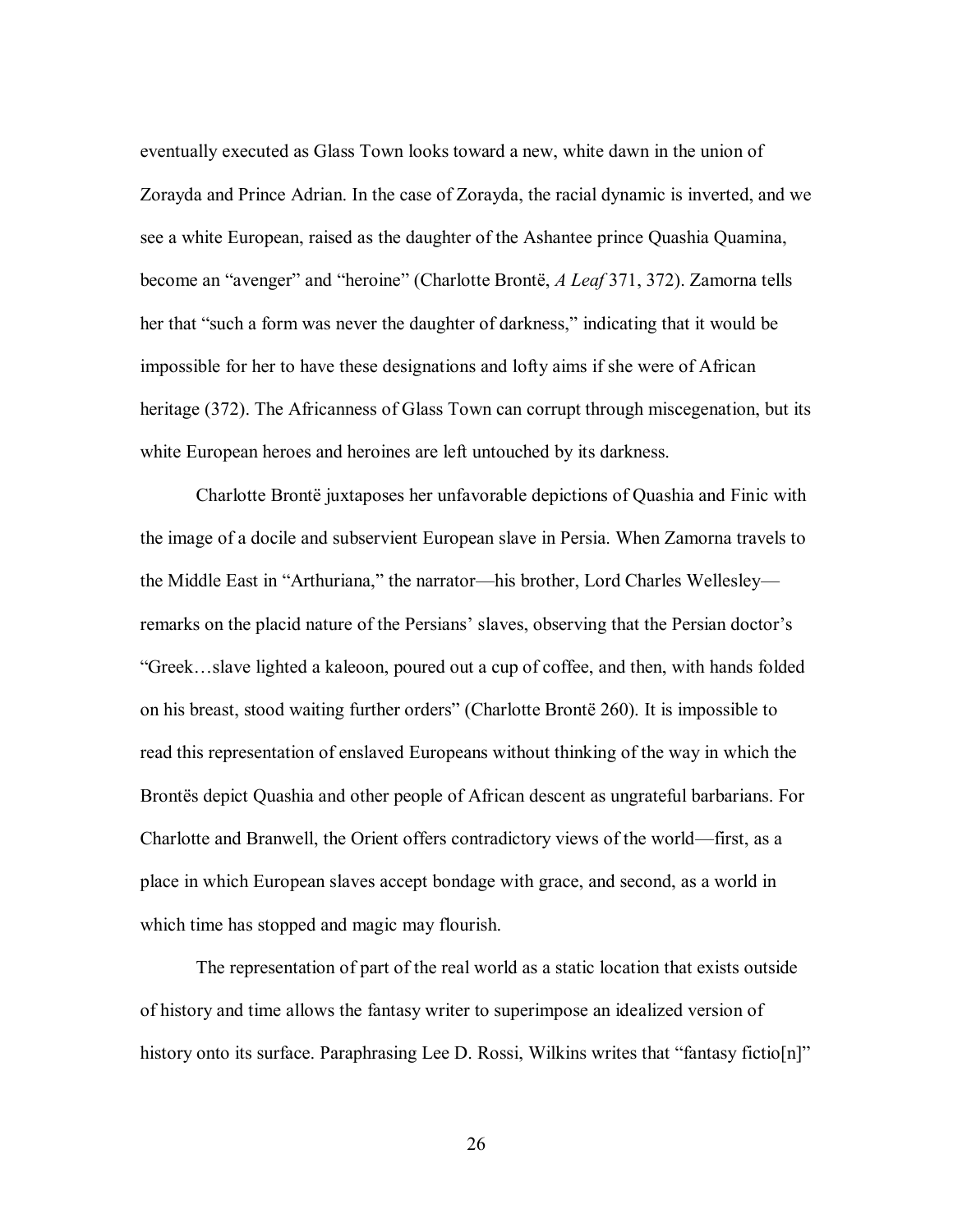has a "longing for a (perceived) uncomplicated medieval past" (136). The Brontës, however, are not writing for an uncomplicated past, but for an uncomplicated present instead. Although the Anglo-Ashanti wars rage for the greater part of the nineteenth century, their bloodshed is relegated largely to the margins of the Glass Town stories, which prefer to summarize large-scale conflicts in an effort to emphasize the heroism of the colonizers and the weakness of the indigenous. In "The Twelve Adventurers," the first encounter with Quashia Quamina's tribe is described thusly, in its entirety: "It was a very fierce encounter, but we conquered: killed ten, took the Chief prisoner, wounded five, and the remaining four retreated" (Charlotte Brontë 8). The short battle, in which the white Europeans dominate, is described with no gore, merely a tally of casualties, and Charlotte Brontë devotes at least as much attention to the "treaty of peace" made between the British and the Ashantee (8). That the Twelves "achiev[e] dominion over the wild things and their exotic land right away," and manage to conquer Africa "so easily and non-violently marks the degree to which [their] colonial fantasy *is* a fantasy" (Ball 169). The Duke of Wellington and his men must engage in some violence in order to be heroic, because "ideal manhood [in the nineteenth century] was often expressed through violent action," but the glossy account of their African landing told in "The Twelve Adventurers" sets up a new, idealized face of modern empire (Wilkins 141). The geopolitical world described in Glass Town is one in which white Europeans are magically—or divinely and unfailingly called to paternalistic dominion over darker-skinned peoples and their lands.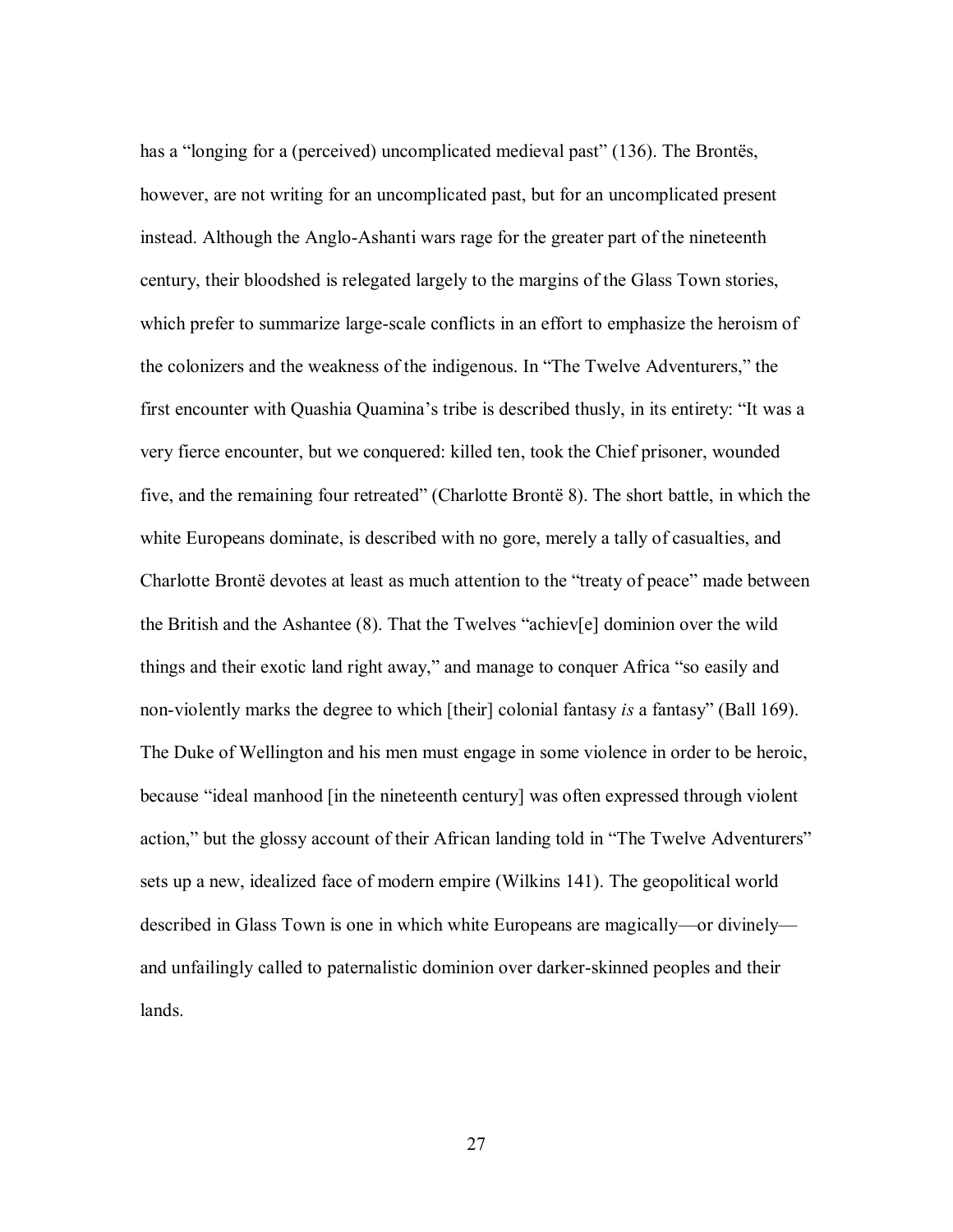#### CHAPTER FIVE

# **CONCLUSION**

Although Charlotte and Branwell did not write their stories in order of Glass Town's chronology, a look at the saga's progression reveals that the stories, novellas, and novelettes morph from colonialist fantasy narratives into tales of court intrigue. This transformation coincides with the receding of their setting's Africanness, which dwindles from the ever-imposing threat of Ashantee violence and genii magic in "The Twelve Adventurers" to complete nonexistence in *Caroline Vernon*. Glass Town becomes a nonmagical place, once the threat of the dangerous Other has been eliminated. With the threat stamped out, the colonizers may return to a homeland untouched by foreign invaders, but the colonized have had their world destroyed entirely. The magic has been removed from it, cutting them off from the Faerie, but their oppressors are free to travel to a new location and draw out its magic for their own use.

By its very nature of otherworldliness, fantasy opens up a safe space, in which writers and readers can experience lavish adventurers, mortal peril, and brushes with evil without putting themselves at risk. Ball quotes Albert Memmi to define the role of the colonizer, who must choose between the "privilege" that colonial life provides, "and a 'mother country,' where he would 'cease to be a superior man'" (176). The Brontës' heroes travel freely throughout the Glass Town Federation, and even to the Middle East, but none of these early stories ever follows them home to England. Although we hear of the occasional return trip, the Duke of Wellington, Northangerland, and Zamorna choose to remain, largely, as virtual kings in their African colony. More important than their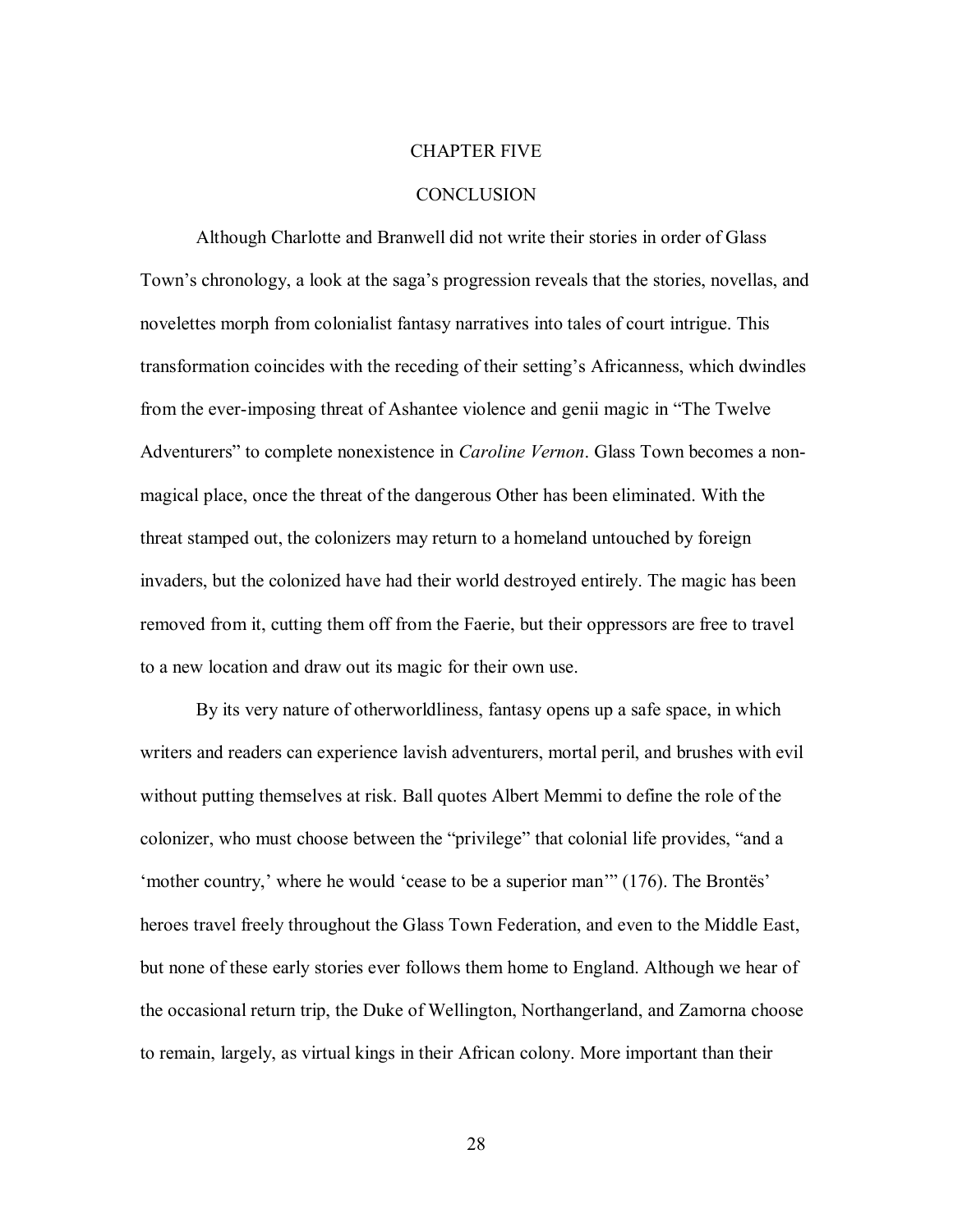choice to remain in Glass Town, however, is the fact that the Brontës' version of England, unseen in the stories, awaits these heroes with open arms, always ready to welcome them home. They, in turn, welcome darker-skinned, free people from the Orient—who have been either successfully colonized or otherwise vetted by their association with the white Europeans—into their society, but exclude those—such as the Ashantee—that they deem unworthy.

No part of this argument should be taken to mean that fantasy created colonialism or vice-versa. Such a mode of linear causality falls into the trap Wilkins outlines when she writes that "Perspectives that identify medievalism with colonial violence ultimately project that violence into the past, and the present becomes the site of its legacy rather than its ongoing existence" (144). However, "The history of fantasy is bound together with Romantic nationalism, pseudoscientific racism, and empire" (Attebery 336). To that end, the Faerie elements in the Brontës' stories are only present so long as there is an Other left to suppress and colonize. Once eradication has been achieved, the pursuit of empire has been reached, and the fantasy is no longer necessary. Thus, the link between colonialism and fantasy is on full-display in the Glass Town saga.

So now, finally, we can return to the question of what a reading of Glass Town as fantasy offers us. If it is true, as Ursula K. Le Guin posits, that "Our society...can perhaps only describe itself in the global, intuitional language of fantasy," then taking the Glass Town stories at face-value will turn up only a fraction of their intended meaning and purpose (12). On their face, the Faerie elements of the Brontës' early stories serve as a means of furthering the colonialist power seized by their fictional heroes. In these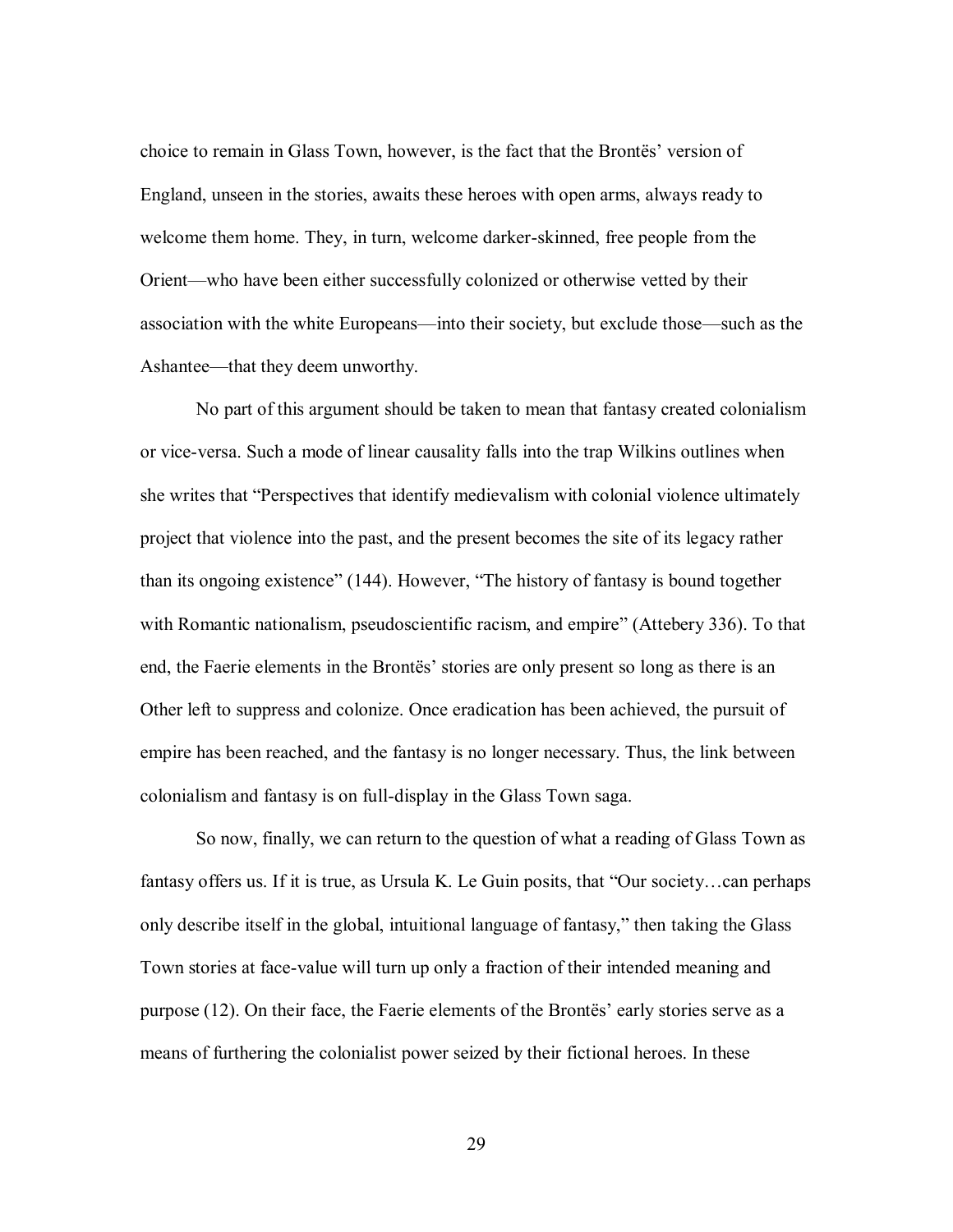writings, fantasy became a medium that allowed the Brontës to crystallize their juvenile understanding of the Victorian period into a narrative that converted modern empire into the stuff of myth and legend. Reading the Glass Town stories as fantasy literature allows us to see how the saga combines Faerie and the exoticism of Africa and the Orient into a narrative vehicle designed to explore the Brontës' relative positions in life: as collaborators to one other, as authors to their works, and as British citizens living in a rapidly expanding empire.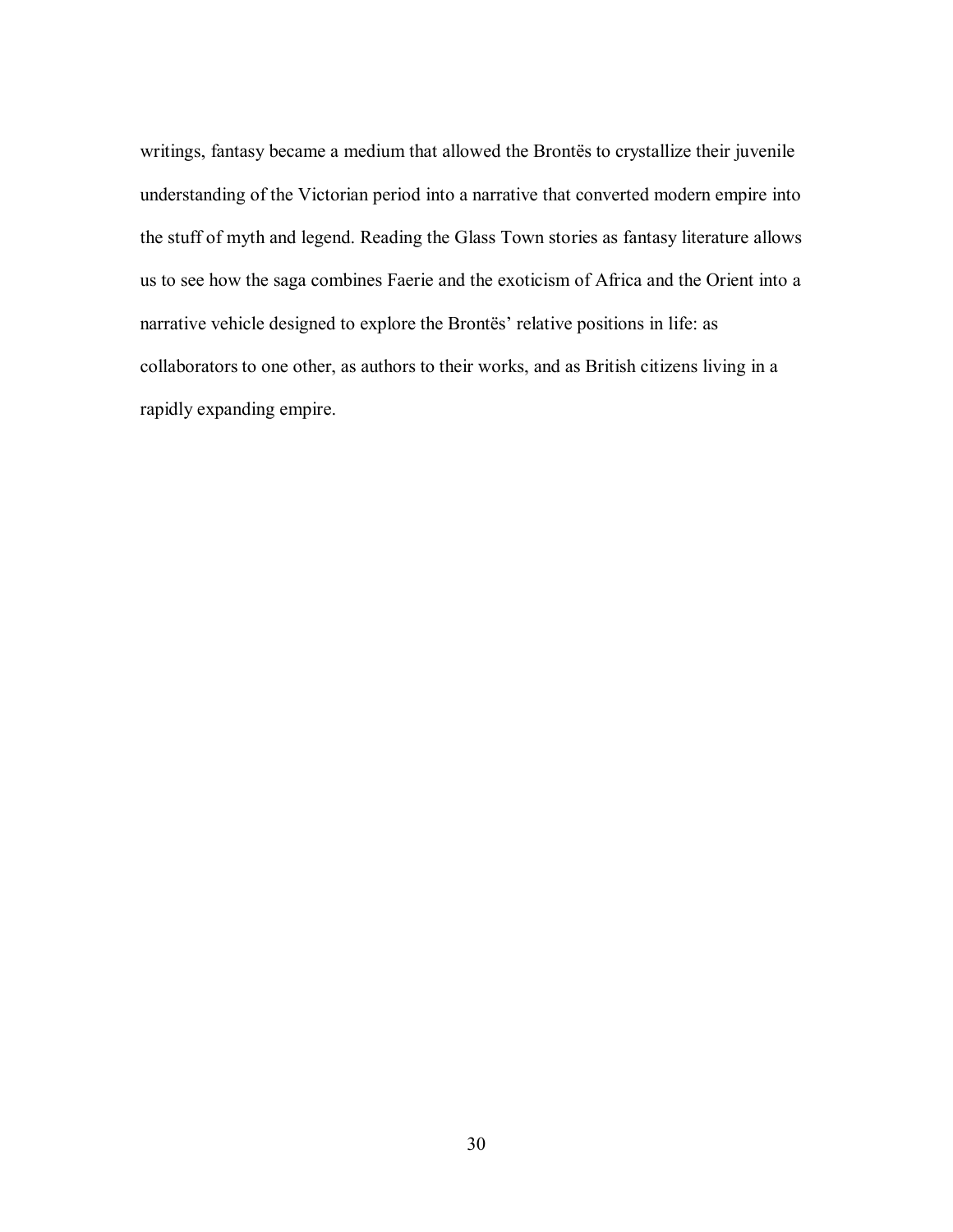#### WORKS CITED AND CONSULTED

- Abbott, Geoffrey. "Beheading." *Encyclopædia Britannica*, 22 May 2015, www.britannica.com/topic/beheading. Accessed 16 Mar. 2019.
- Alexander, Christine, ed. *The Brontës: Tales of Glass Town, Angria, and Gondal: Selected Writings*. Oxford UP, 2010.
- ---, ed. *The Early Writings of Charlotte Brontë*. Prometheus Books, 1983.
- ---. *An Edition of the Early Writings of Charlotte Brontë, vol. II: The Rise of Angria, 1833-1835, pt. I: 1833-1834.* Basil Backwell, 1991.
- ---. "Readers and Writers: *Blackwood's* and the Brontës." *Gaskell Society Journal*, vol. 8, 1994, pp. 54-69.
- Alexander, Christine, and Margaret Smith. *The Oxford Companion to the Brontës*. 2006. Online ed., Oxford UP, 2011.
- Atteberry, Brian. "Introduction: Race and the Fantastic." *Journal of the Fantastic in the Arts*, vol. 21, no. 3, 2010, pp. 334-37.
- Ball, John Clement. "Max's Colonial Fantasy: Rereading Sendak's 'Where the Wild Things Are.'" *ARIEL: A Review of International English Literature*, vol. 28, no. 1, 1997, pp. 167-79.

Brontë, Charlotte. "An Adventure in Ireland." Alexander, *The Brontës*, pp. 15-17.

- ---. "Arthuriana." Alexander, *An Edition of the Early Writings of Charlotte Brontë*, pp. 207-67.
- ---. *Charlotte Brontë: Selected Letters*. Edited by Margaret Smith, Oxford UP, 2010.
- ---. "Farewell to Angria." Alexander, *The Brontës*, p. 314.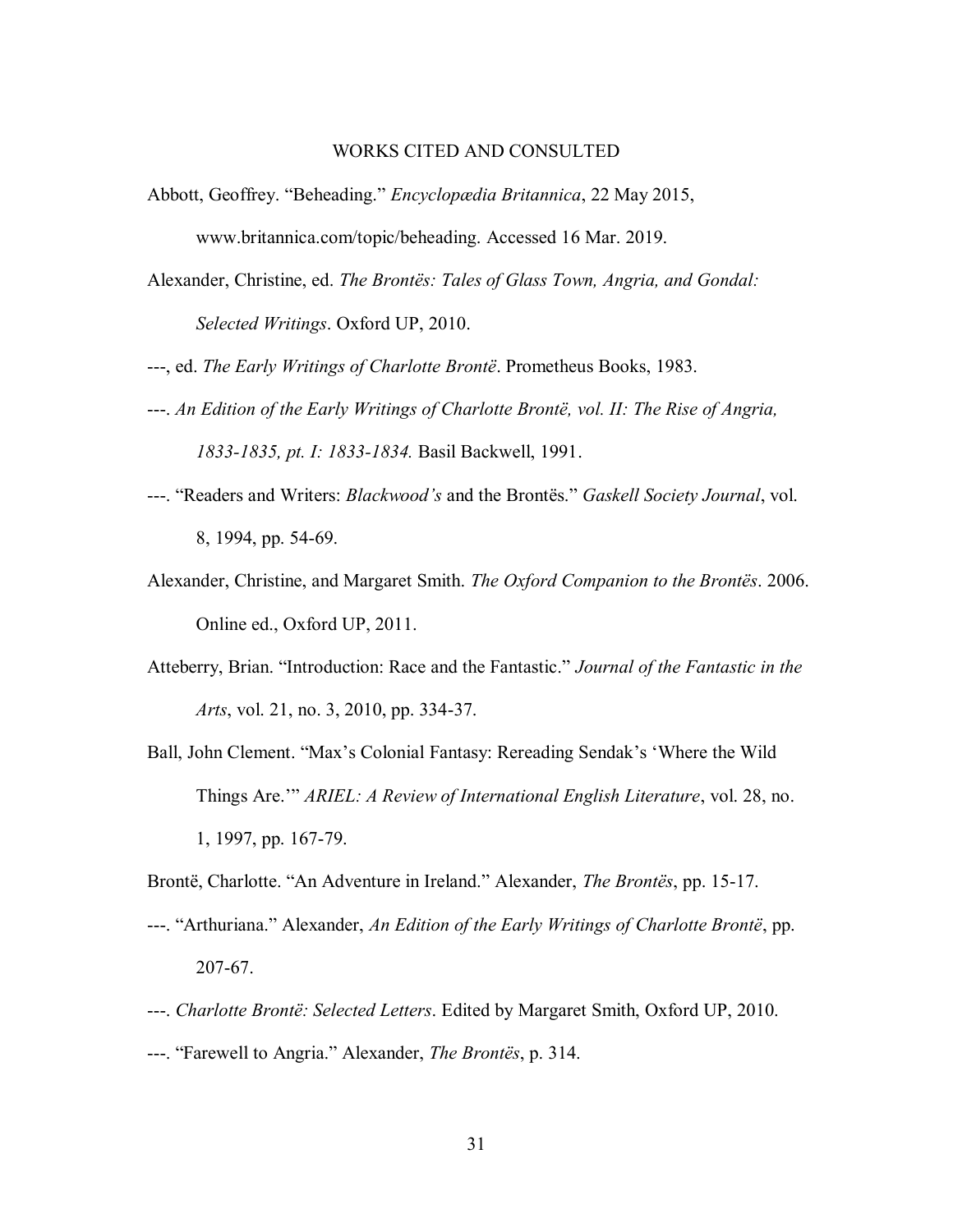- ---. *The Green Dwarf*. Alexander, *An Edition of the Early Writings of Charlotte Brontë*, pp. 127-206.
- ---. *A Leaf from an Unopened Volume*. Alexander, *An Edition of the Early Writings of Charlotte Brontë*, pp. 321-78.
- ---. *Legends of Angria: Compiled from the Early Writings of Charlotte Brontë*. Edited by Fannie E. Ratchford, Oxford UP, 1933.
- ---. "Mina Laury." Alexander, *The Brontës*, pp. 175-220.
- ---. *The Letters of Charlotte Brontë: With a Selection of Letters by Family and Friends*. Edited by Margaret Smith, Clarendon, 1995.
- ---. *Selected Letters of Charlotte Brontë*. Edited by Margaret Smith, Oxford UP, 2007.
- ---. "The Spell." Alexander, *The Brontës*, pp. 66-150.
- ---. "The Twelve Adventurers." Alexander, *The Brontës*, pp. 5-15.
- "Fantasy | phantasy, n." *Oxford English Dictionary*, 2nd ed., 1989.

www.oed.com/oed2/00082223. Accessed 8 Nov. 2018.

Fraser, Rebecca. *The Brontës: Charlotte Brontë and Her Family*. Crown, 1988.

- Gallagher, Catherine. *Telling It Like It Wasn't: The Counterfactual Imagination in History and Fiction*. University of Chicago Press, 2018.
- Gaskell, Elizabeth. *The Life of Charlotte Brontë*. Vol. 1, 1857. Smith, Elder & Co., 1906. *Project Gutenberg*, www.gutenberg.org/files/1827/1827-h/1827-h.htm. Accessed 25 Feb. 2019.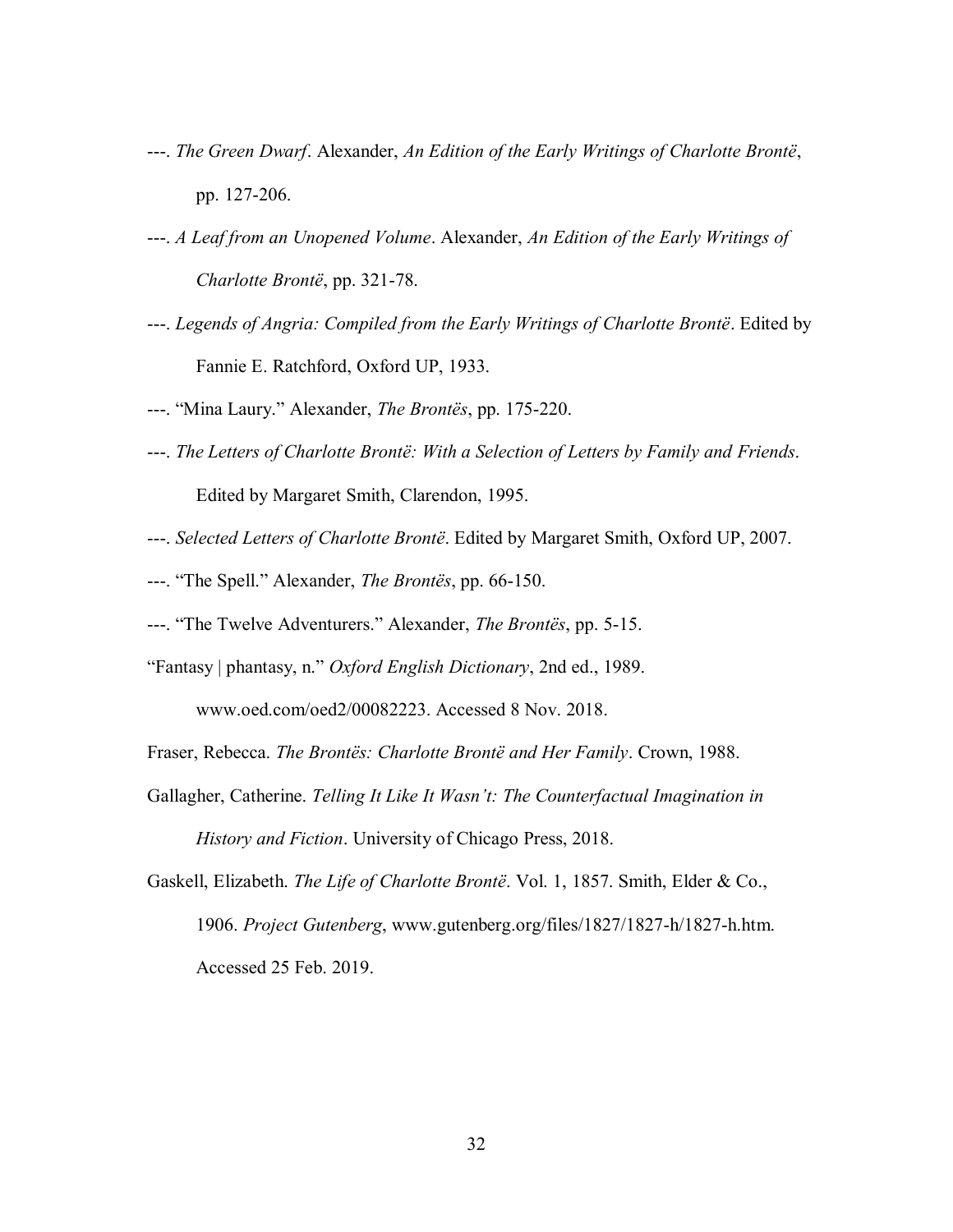Graeber, Wilhelm. "Nature and Landscape Between Exoticism and National Areas of Imagination." *Romantic Prose Fiction*. Edited by Gerald Gillespie, et al. John Benjamins Publishing Co., Amsterdam/Philadelphia, 2008, pp. 90-106.

Harman, Claire. *Charlotte Brontë: A Fiery Heart*. Alfred A. Knopf, 2016.

Harty, Joetta. "Imagining the Nation, Imagining an Empire: A Tour of Early Nineteenth-Century British Paracosms." Owen and Peterson, pp. 96-121.

Hegel, G.W.F. *The Philosophy of History*. 1837. Translated by J. Sibree, Batoche, 2001.

- ---. *Sämtliche Werke, Band VIII: Philosophie der Weltgeschichte*. 1837. Edited by Georg Lasson, Felix Meiner, 1920.
- Jardine, David. *A Reading on the Use of Torture in the Criminal Law of England Previously to the Commonwealth*. Baldwin and Craddock, 1837.
- Laetz, Brian, and Joshua J. Johnston. "What Is Fantasy?" *Philosophy and Literature*, vol. 32, no. 1, 2008, pp. 161-72.
- Le Guin, Ursula K. "Introduction." *The Book of Fantasy*, edited by Jorge Luis Borges, et al. 1940. Carroll & Graf, 1988, pp. 9-12.
- Llewellyn, Tanya. "'The Fiery Imagination': Charlotte Brontë, the *Arabian Nights* and Byron's Turkish Tales." *Brontë Studies*, vol. 37, no. 3, 2012, pp. 216-26.
- Nutt, Pamela. "Ethel Turner and Mary Grant Bruce: Young Writers and Emerging National Identity." Owen and Peterson, pp. 150-67.
- Owen, David, and Lesley Peterson, eds. *Home and Away: The Place of the Child Writer*. eBook, Cambridge Scholars Publishing, 2016.